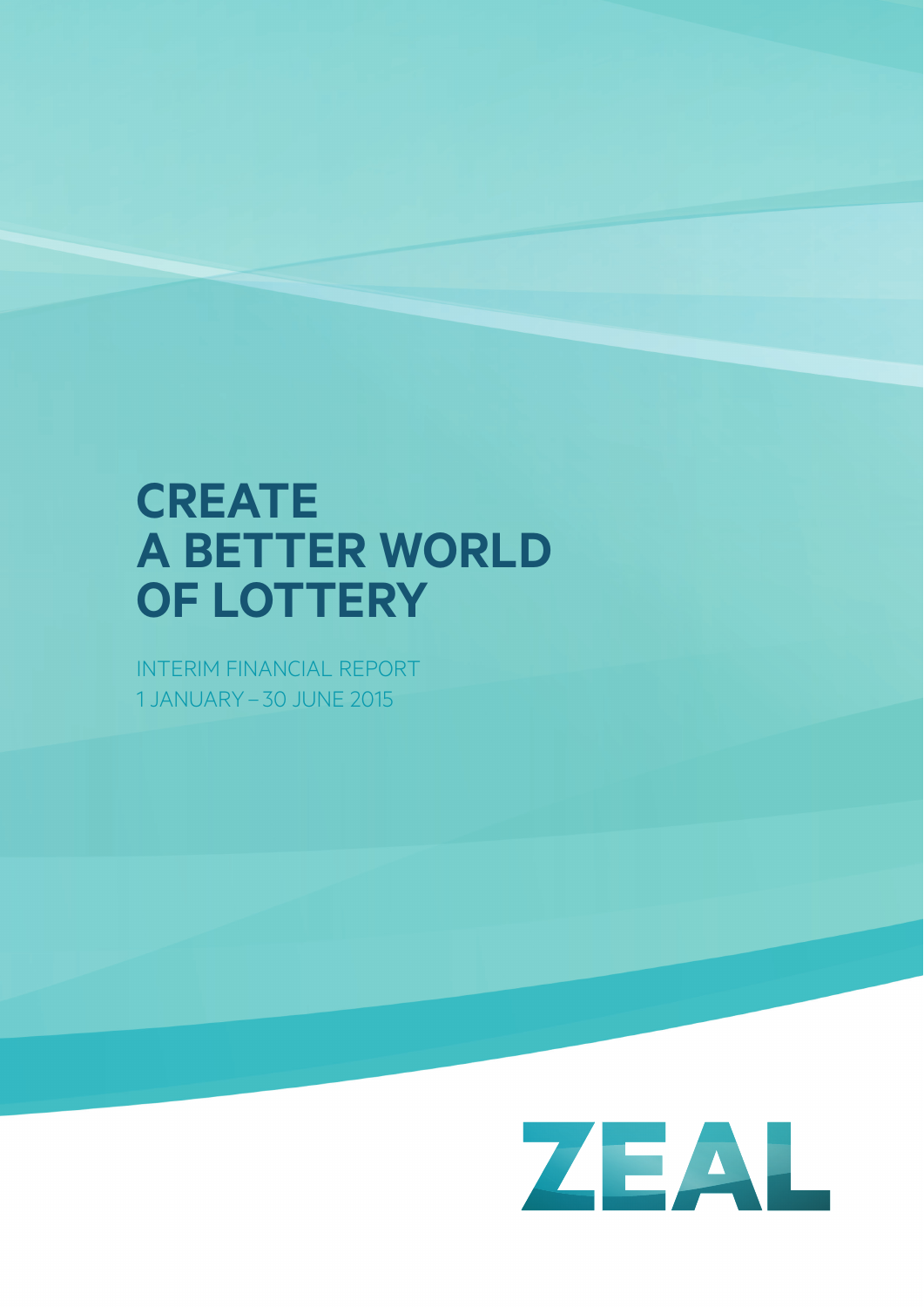Network SE ("ZEAL Network" or "the Company") and its consolidated companies ("ZEAL" or "the Group") specialise in the area of online lottery. ZEAL offers consumer-facing lottery-based games as well as Business-to-Business ("B2B") solutions, under several brands. Our vision is to create a better world of lottery. ZEAL Network was founded in Germany in 1999 and transferred its registration to London in February 2014. ZEAL operated until November 2014 under the name Tipp24 SE. Its shares are listed in the Prime Standard segment of the Frankfurt Stock Exchange and are included in the SDAX index.





**+794%** Earnings per share €1.52

### **CONTENTS**

Performance **02** Executive Review **03** Business Review **05** Financial Review **07** Interim Consolidated Financial Statements **11** Notes **20**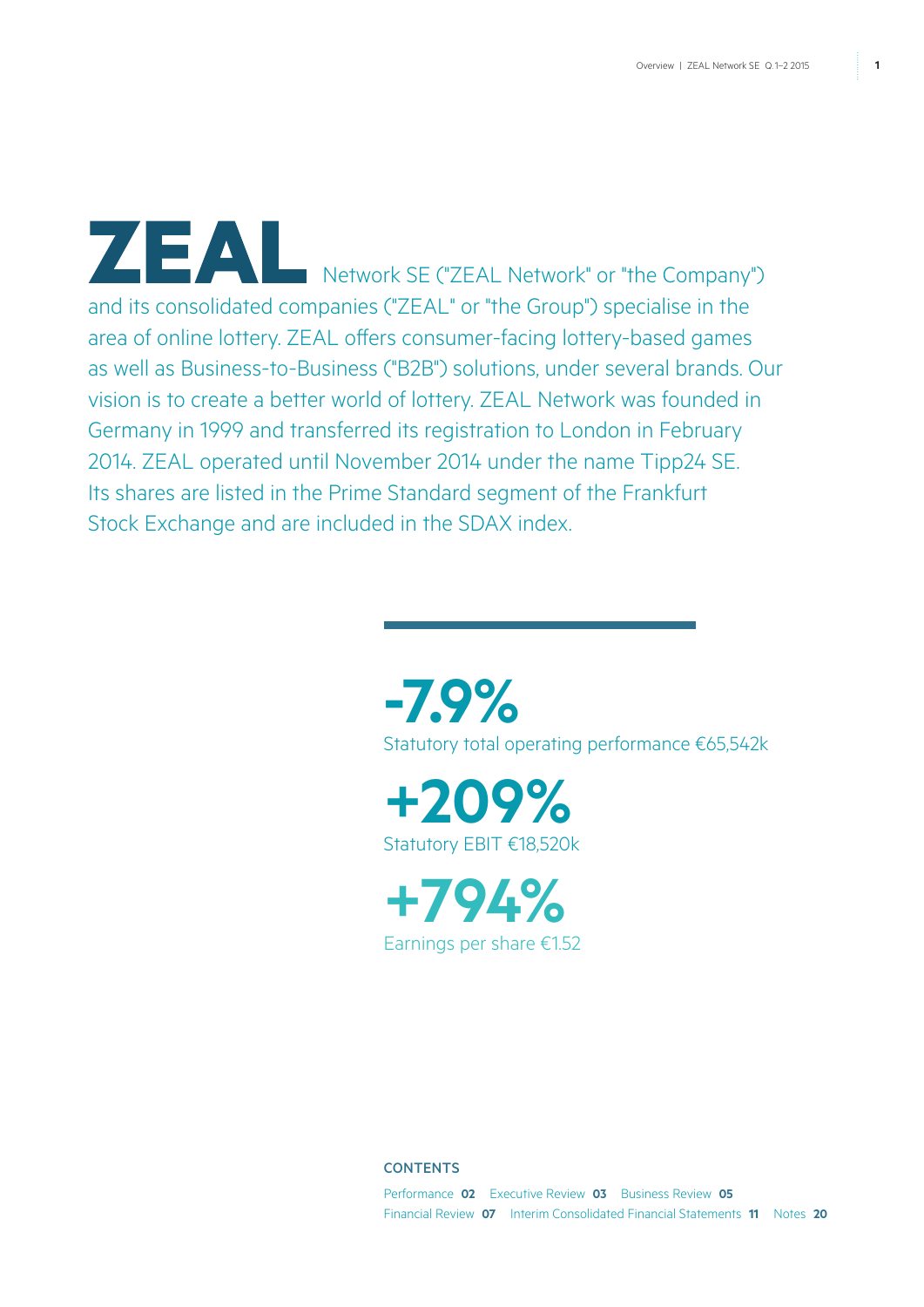# **Performance**

2014 2015

#### **STATUTORY REVENUE<sup>1</sup> in € million**



#### **STATUTORY TOTAL OPERATING PERFORMANCE** in € million



**NET PROFIT<sup>2</sup> in € million** 

**STATUTORY EBIT** in € million



20 10 н  $\Omega$  --10  $\sim$  10  $\sim$  $\mathbb{R}$  $\mathbb{R}$  $\overline{1}$ **Q. 1 Q. 2 Q. 3 Q. 4** 0.1 **9.5** 1.4 **3.3**  $-0.4$  4.2

### **Earnings per share <sup>2</sup>** in �



<sup>1</sup> Revenue in Q.2 2015 was negatively impacted by a high prize pay-out. *2 From continuing operations* 

*(Possible rounding differences due to presentation in €k)*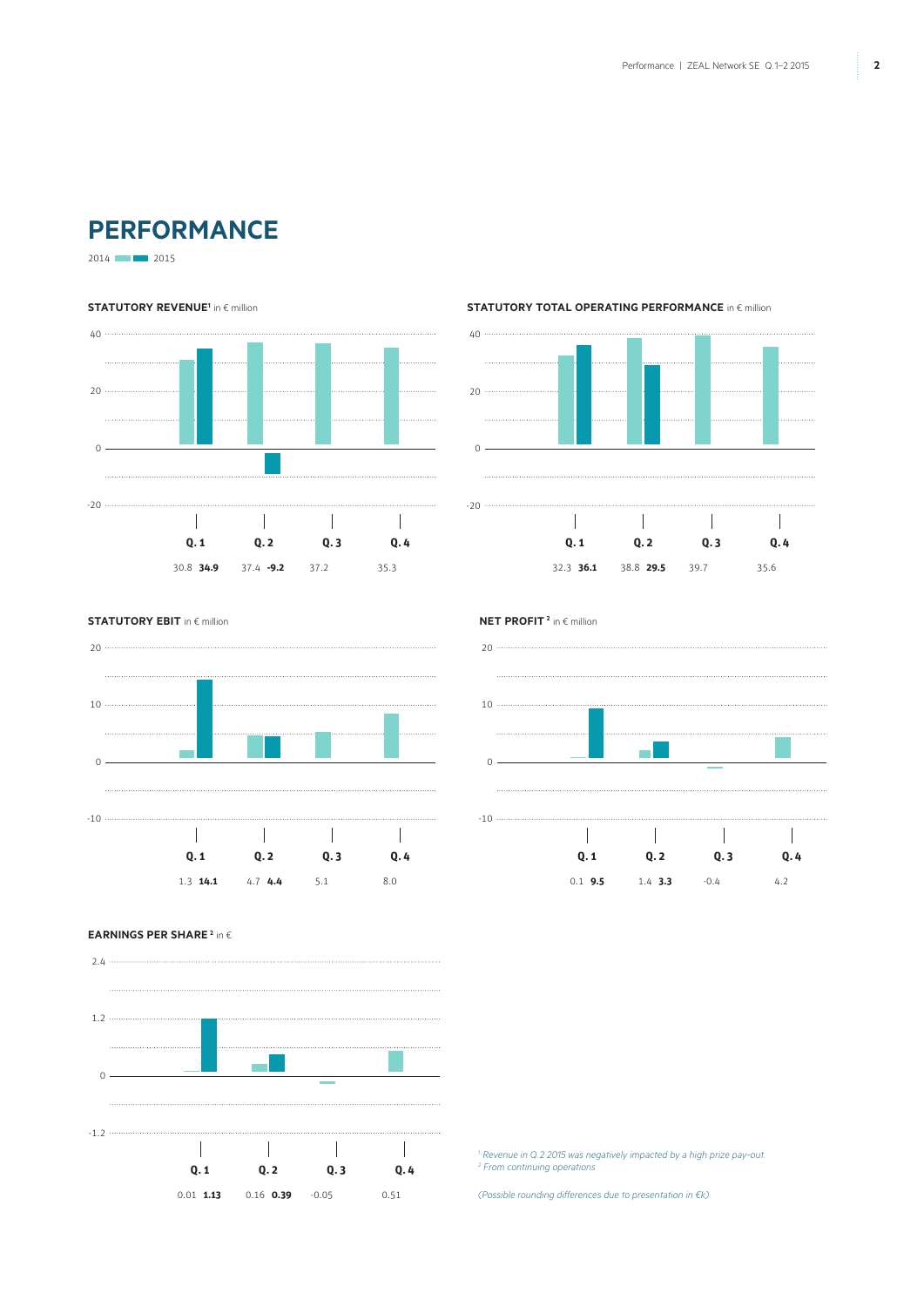# **Executive Review**

#### Dear Shareholders

ZEAL is in a strong financial position with excellent prospects for the future. The new growth strategy is in place and the first initiatives are beginning to take effect. Strong growth in profit in the first half of 2015 underlines our solid performance.

### Strong EBIT growth in first half of 2015

As announced on 13 May 2015, we will use "total operating performance" instead of revenue for our results guidance to better reflect overall performance by taking into account the effects of the hedging mechanism.

For the first six months of 2015, we report total operating performance of €65,542k which was 7.9% down on the prior period. We generated statutory revenue of €25,698k – down 62.3% on the 2014 figure, the downside was primarily driven by a high prize pay-out of €47,879k in May 2015. Most of the negative impact on statutory revenue was offset by hedging income of €38,304k, hedging income is reported within other operating income. The net impact of the high prize pay-out was negative €9,575k. Despite this overall EBIT increased by 209.0% to €18,520k as a result of decreased other operating expenses in particular due to changes in UK gaming tax with the introduction of point of consumption tax and lower expense in the area of our hedging instruments.

Adjusted for statistical fluctuation differences from the expected level of pay-outs, consolidated statistical adjusted revenue in the first half-year 2015 decreased by 2.2% to €67,989k (2014: €69,518k), consolidated statistical adjusted EBIT grew 214.0% to €22,712k (2014: €7,234k) and statistical adjusted EBIT margin rose to 33.4% (2014: 10.4%).

#### Second interim dividend payment 2015

In accordance with our revised dividend policy ZEAL will pay regular interim dividends which are expected to amount to a total of at least €2.80 per share in 2015. The second interim dividend of €0.70 per share was paid out on 30 June 2015. We intend to pay two more instalments of €0.70 per share interim dividend in 2015 and continue quarterly payments of at least that amount in 2016 and following years. ZEAL's dividend policy is subject to periodic review and possible amendments in the future depending on the earnings and financial position as well as other relevant factors.

### Successful AGM

On 18 June 2015, we held our second Annual General Meeting in London. All of the management's proposed resolutions were accepted by a large majority of ZEAL's share capital represented.

#### New Chief Technology Officer

ZEAL Network SE has appointed Susan Standiford as new CTO and member of the Executive Board effective 18 May 2015. We are very pleased to welcome Mrs. Standiford, who has an impressive professional track record as CTO in the internet, gaming and media industries with a focus on building innovative products. Together we will accelerate our pursuit to create a better world of lottery.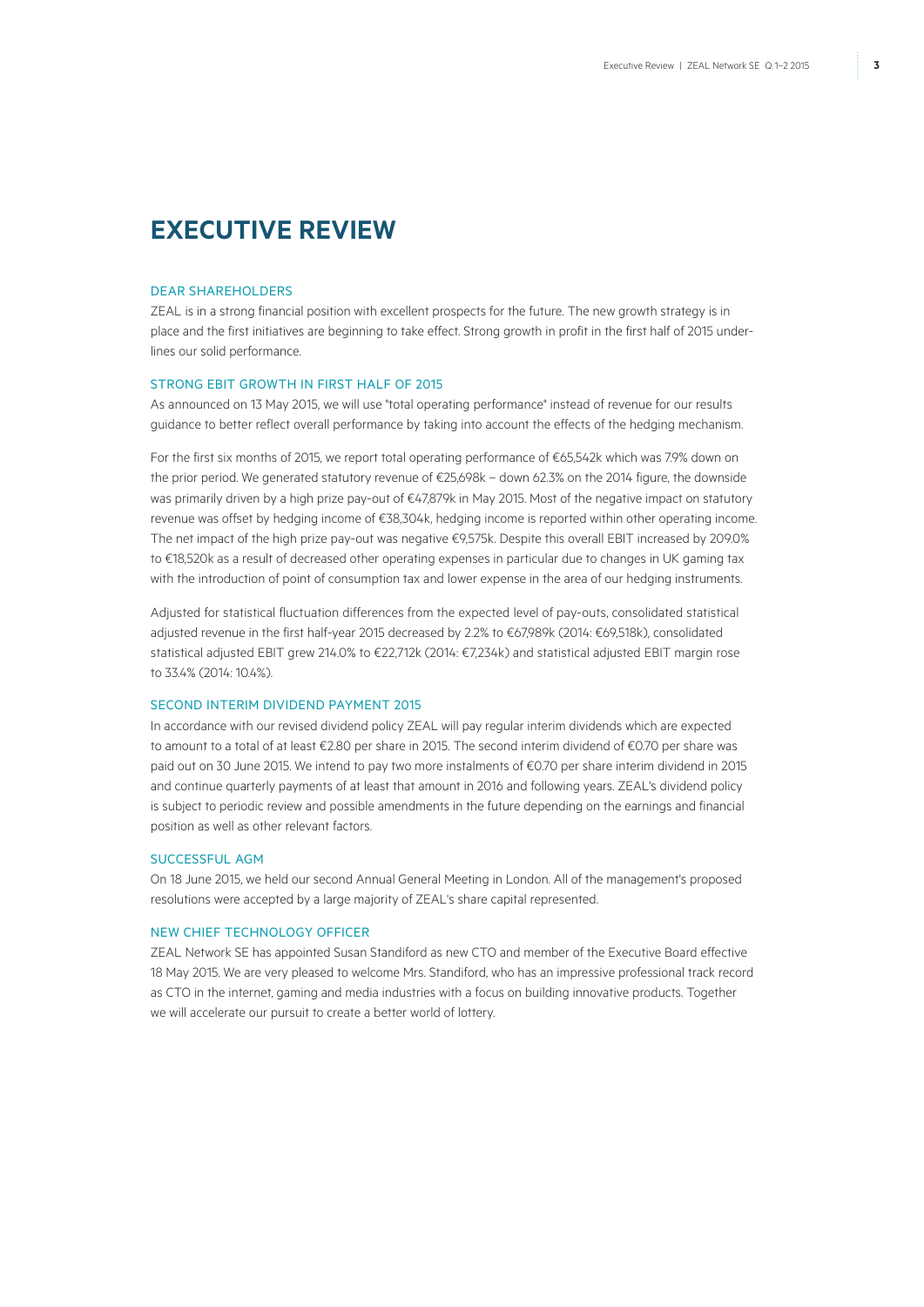### Dr. Cornehl steps down, Dr. Becker new CEO

After thirteen years on the Executive Board of the Company, four years of which as CEO and two years as sole director, Dr. Hans Cornehl is planning to take up new career challenges. The Supervisory Board has accepted his decision with regret and thanks Dr. Cornehl for his exceptionally successful work on the strategic realignment and further development of the Company. Dr. Helmut Becker, ZEAL's Chief Marketing Officer since June 2013, has been appointed to take over as CEO of ZEAL Network SE. Dr. Becker will take up his new post on 1 September 2015.

### Outlook: excellent prospects

We continue to see attractive growth opportunities in our target markets and have made positive progress towards our strategic goals. ZEAL remains well positioned to capitalise on opportunities arising from changes to regulatory conditions and relatively low internet penetration of the lottery industry. After a successful first half of 2015 with a strong increase in profit, we are well on our way to meeting our strategic objectives.

For 2015, we reiterate our previous guidance and expect statutory "total operating performance" in the range of €135 to 145 million and consolidated statutory EBIT between €35 and 45 million. The stated ranges also take into account statistical fluctuations in pay-outs for the lottery betting business (secondary lottery).

The Executive Board

CEO CMO CFO CTO

**Dr. Hans Cornehl Dr. Helmut Becker Jonas Mattsson Susan Standiford**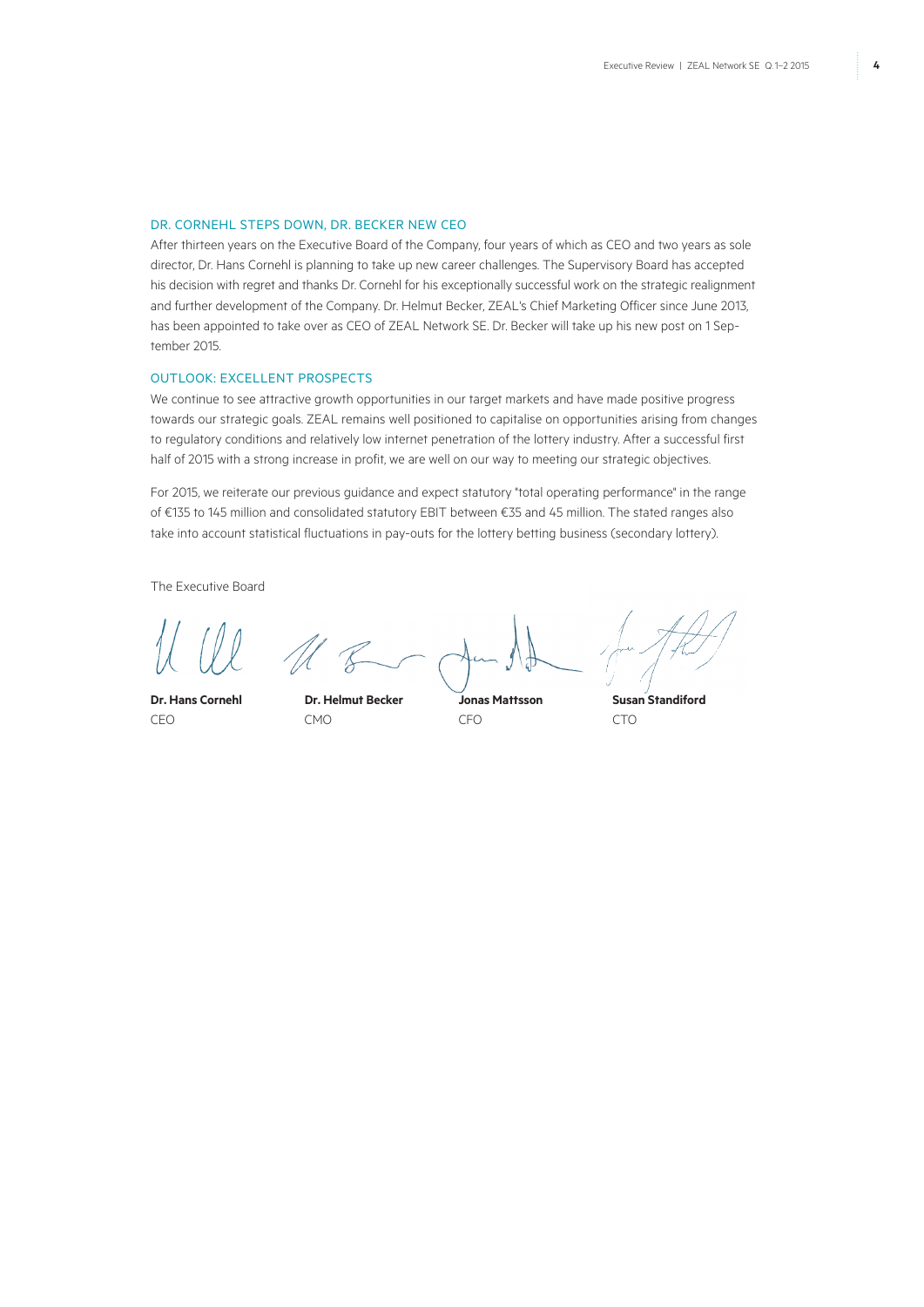# **Business Review**

## **Business Model and Structure**

ZEAL has now adopted new segmental reporting, these new segments align directly with the Group's business unit structure and its two strategic imperatives. The Group is organised into two segments: Business-to-Consumer ("B2C") and Businessto-Business/Business-to-Government ("B2B"/"B2G"). We define the segments in more detail below:

### **B2C SEGMENT**

B2C is the secondary lottery segment.

- It is independently organised and operated by MyLotto24 Limited ("MyLotto24") and its consolidated companies ("MyLotto24 sub group").
- MyLotto24 organises lottery betting business (secondary lotteries) based on various European lotteries, whereby it bears the bookmaking risk itself.
- The figures presented result from the activities of MyLotto24 and the MyLotto24 sub group.
- To aid understanding, B2C performance in the segmental disclosure is shown on the basis of expected pay-out ratio, i.e. thereby removing the impact of "statistical fluctuation differences".

### B2B/B2G segment

B2B/B2G segment, which comprises

- The lottery brokerage business in Spain.
- The international services business for lottery operators including online operation of the lottery games of the Spanish lottery operator ONCE (a national organisation for blind and disabled people).
- The UK broker business that enables private business partners to host their own branded draw-based lotto products.
- An allocation of shared costs.

We have defined below what is included in our segmentation reporting under the "reconciliation to statutory accounts". In the final section of our segmental reporting we make the adjustments required to reconcile to our statutory accounts. The key elements are the inclusion of actual pay-outs (statistical fluctuation differences) and inter-company recharges.

Comparatives for the prior period under the new segments are not available. However to aid understanding and provide comparatives in accordance with the requirements of IFRS 8, in the near-term we will continue to provide reporting under the old segments. The old segments are defined below.

### **"**Abroad**"** Segment

The "Abroad" segment comprises the activities of MyLotto24 and the MyLotto24 sub group. MyLotto24 organises lottery betting business (secondary lotteries) based on various European lotteries, whereby it bears the bookmaking risk itself. MyLotto24 sells its products through its own website as well as through various national and international sales partners.

### **"**Germany**"** segment

The "Germany" segment comprises

- The lottery brokerage business in Spain.
- The international services business for lottery operators including online operation of the lottery games of the Spanish lottery operator ONCE (a national organisation for blind and disabled people).
- The UK broker business that enables private business partners to host their own branded draw-based lotto products.
- The business of marketing the German class lotteries NKL and SKL in Germany.
- Our investments in associates and joint ventures.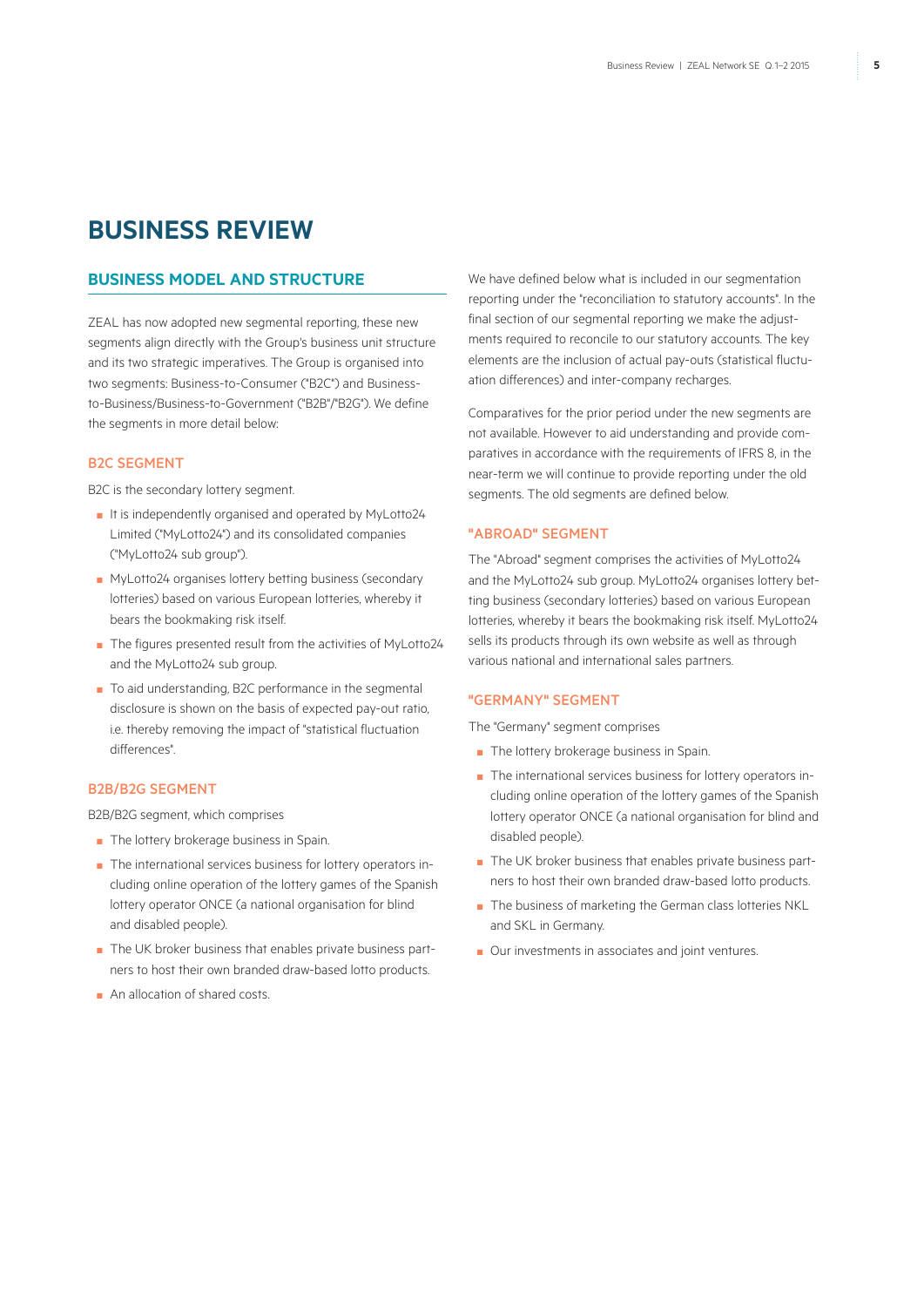### Adapting the former business model in Germany

Following the implementation of the second stage of the German State Treaty on Games of Chance (GlüStV 2008), which completely prohibited the brokering of state-run lotteries via the Internet as of 1 January 2009, ZEAL Network discontinued its lottery brokerage activities in Germany. We continue to fight in the courts for the resumption of business in Germany. On 1 January 2009, ZEAL Network transferred assets no longer required in Germany to the MyLotto24 sub group. This included both the online brokerage of state-run German lottery products, and the subsidiaries in Spain. In addition, ZEAL Network transferred the majority voting rights in the form of preference shares excluding their main economic rights in 2009 in both MyLotto24 and its subsidiary Tipp24 Services Limited to a Swiss foundation set up by ZEAL Network. The transferred shares have a guaranteed limited right to dividends of up to a total of £30k p.a. The MyLotto24 sub group is consolidated in the ZEAL Network Group financial statements because the relevant criteria under IFRS 10 are met, as set out on page 62 of the Annual Report 2014.

# **Legal trends and matters**

Our main legal trends and factors are described in our 2014 Annual Report. No significant additional legal trends and factors arose for the Group in the first six months of 2015.

### **Statistical fluctuation**

### STATISTICAL FLUCTUATION DIFFERENCES

In the lotteries on whose results ZEAL relies, there are fixed underlying pay-out ratios (ratio of pay-outs to stakes) for ongoing lottery draws. For our main products this is approximately 50%. The expected pay-out ratio for secondary lotteries is the same as for the primary lotteries.

There may be deviations from this expected pay-out ratio during the actual draws. The difference between the actual pay-out and the expected prize pay-out is referred to as "statistical fluctuation differences" in this report.

In order to aid comprehension of the financial statements and earnings position, we disclose the effect of deviations between the expected and actual pay-out ratio by presenting statistical adjusted revenue and EBIT, calculated as they would have been had pay-outs been at the expected ratio levels. From 1 January 2015, we have adjusted the calculation to reflect the changes in product mix, given certain products have pay-out ratios varying from 50%. This change more accurately reflects the long-term pay-out expectations for the Group's products.

### Large jackpot pay-outs

When comparing figures with those of the previous year, the following large jackpot pay-outs should be taken into consideration: MyLotto24 recorded one large jackpot pay-out of €47.9 million in the first six months of 2015 compared to one large jackpot pay-out in the first six months of 2014 of €6.7 million. Total payouts for secondary lotteries in the first six months of 2015 were €42,291k above the expected pay-out value (in the first six months of 2014, the comparable figure was €1,325k above the expected pay-out value) with an impact on statutory revenue of the same amount. This reduced statutory EBIT by an amount of €4,192k (in the first six months of 2014 statutory EBIT was reduced by €1,241k).

#### **Revenue**

|                         | 01/01-30/06/2015 | 01/01-30/06/2014 |
|-------------------------|------------------|------------------|
| in $\notin k$           |                  |                  |
| Actual                  | 25.698           | 68.193           |
| Expected <sup>1</sup>   | 67.989           | 69.518           |
| Deviations <sup>2</sup> | $-42,291$        | $-1,325$         |

**EBIT**

|                         | 01/01-30/06/2015 | 01/01-30/06/2014 |
|-------------------------|------------------|------------------|
| in $\notin k$           |                  |                  |
| Actual                  | 18.520           | 5.993            |
| Expected <sup>1</sup>   | 22.712           | 7.234            |
| Deviations <sup>2</sup> | $-4,192$         | $-1,241$         |

*1 Actuals corrected for statistical fluctuation differences*

*2 Statistical fluctuation differences*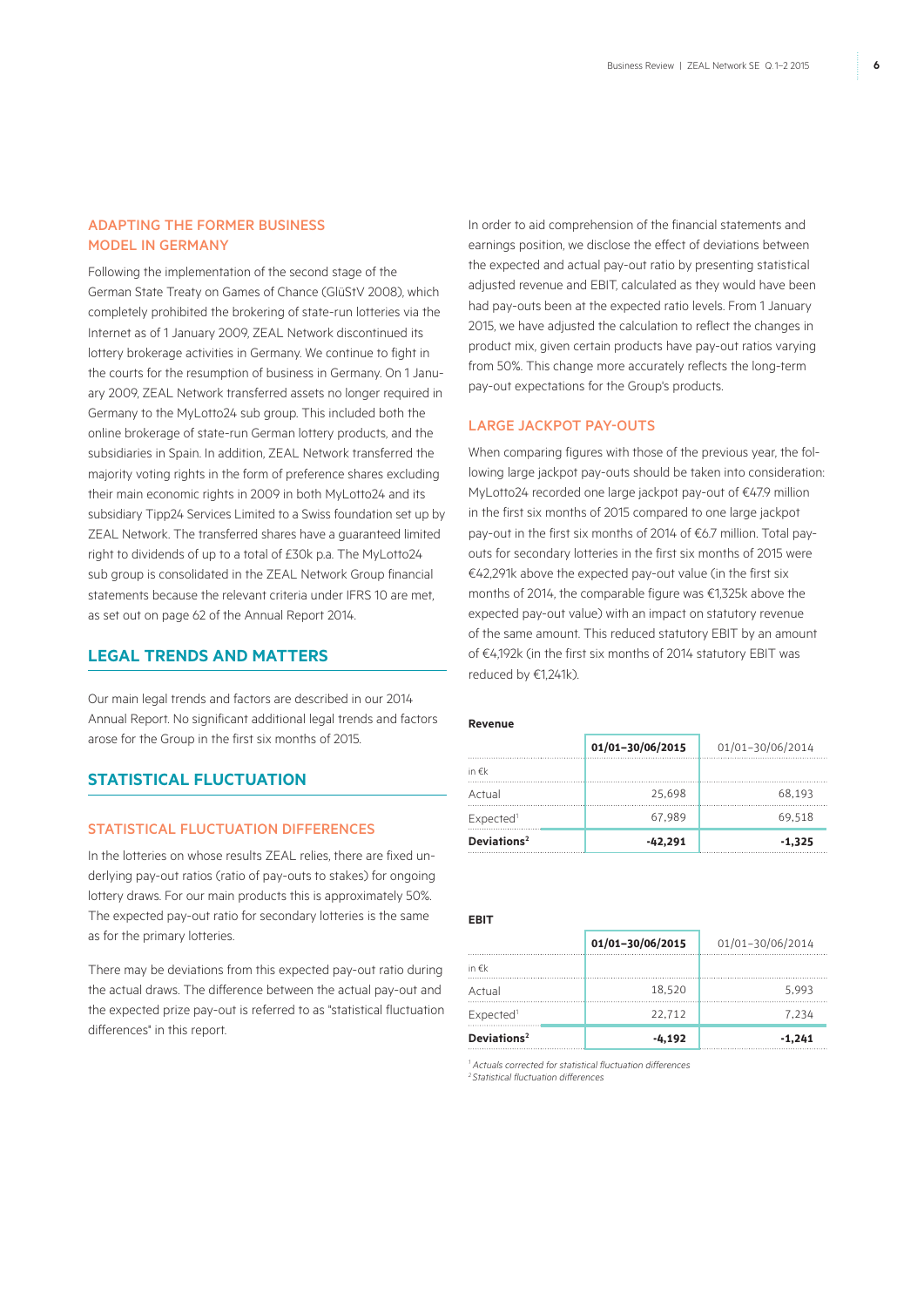# **Financial review**

The following table details the interim consolidated statements of the operations of ZEAL for the six months ended 30 June:

|                                               | 01/01-30/06/2015 | 01/01-30/06/2014 |          |
|-----------------------------------------------|------------------|------------------|----------|
| in $\notin k$                                 |                  |                  | Change % |
| Revenue                                       | 25,698           | 68,193           | $-62.3$  |
| Other operating income                        | 39,844           | 2,961            | 1,245.6  |
| <b>Total operating performance</b>            | 65,542           | 71,154           | $-7.9$   |
| Personnel expenses                            | $-13,057$        | $-9,051$         | 44.3     |
| Exchange rate differences                     | 1,304            | 613              | 112.7    |
| Other operating expenses                      | $-31,711$        | $-52,791$        | $-39.9$  |
| Marketing expenses                            | $-4,244$         | $-6.263$         | $-32.2$  |
| Direct costs of operations                    | $-15,470$        | $-28,176$        | $-45.1$  |
| Other costs of operations                     | $-11,996$        | $-18,352$        | $-34.6$  |
| <b>EBITDA</b>                                 | 22,079           | 9,925            | 122.5    |
| Amortisation and depreciation                 | $-3,559$         | $-3,932$         | $-9.5$   |
| <b>EBIT</b>                                   | 18,520           | 5,993            | 209.0    |
| Financial result                              | $-1,437$         | $-1,764$         | $-18.5$  |
| <b>Earnings before taxes</b>                  | 17,083           | 4,229            | 303.9    |
| Income taxes                                  | $-4,372$         | $-2,769$         | 57.9     |
| Profit from continuing operations             | 12,711           | 1.460            | 770.6    |
| Profit after tax from discontinued operations |                  | 69               | $-100.0$ |
| Profit for the period                         | 12,711           | 1,529            | 731.3    |

### **Revenue**

In the first six months of 2015, total operating performance was €65,542k, down 7.9% on the comparative period, due to the net impact of the high prize pay-out. Statutory revenue of €25,698k (2014: €68,193k) was adversely impacted by a high prize pay-out in May 2015 of €47,879k, whilst other operating income benefitted from hedging income of €38,304k.

### New Segmentation

Adjusting for both statistical fluctuation differences and reconciling items totaling €-40,780k, the B2C segment accounted statistical adjusted revenue for €63,523k, the B2B/B2G segment for €2,955k.

### Old Segmentation for comparison

Before taking into account consolidation eliminations of €-443k, the "Abroad" segment accounted statutory revenue for €23,245k (2014: €65,538k) and the "Germany" segment for €2,897k (2014: €2,658k).

In the first six months of 2015, consolidated revenue was negatively affected by a high prize pay-out of €47,879k. The prize pay-out was largely covered by hedging instruments. Although consolidated statutory revenue was negatively affected by the full amount of the prize pay-out, the payment receivable through hedging was accounted for as "other operating income" (see table above) and increased the statutory "total operating performance" accordingly by €38,304k.

Adjusted for statistical fluctuation differences, consolidated statistical adjusted revenue decreased in the first half-year of 2015 by 2.2% to €67,989k (2014: €69,518k).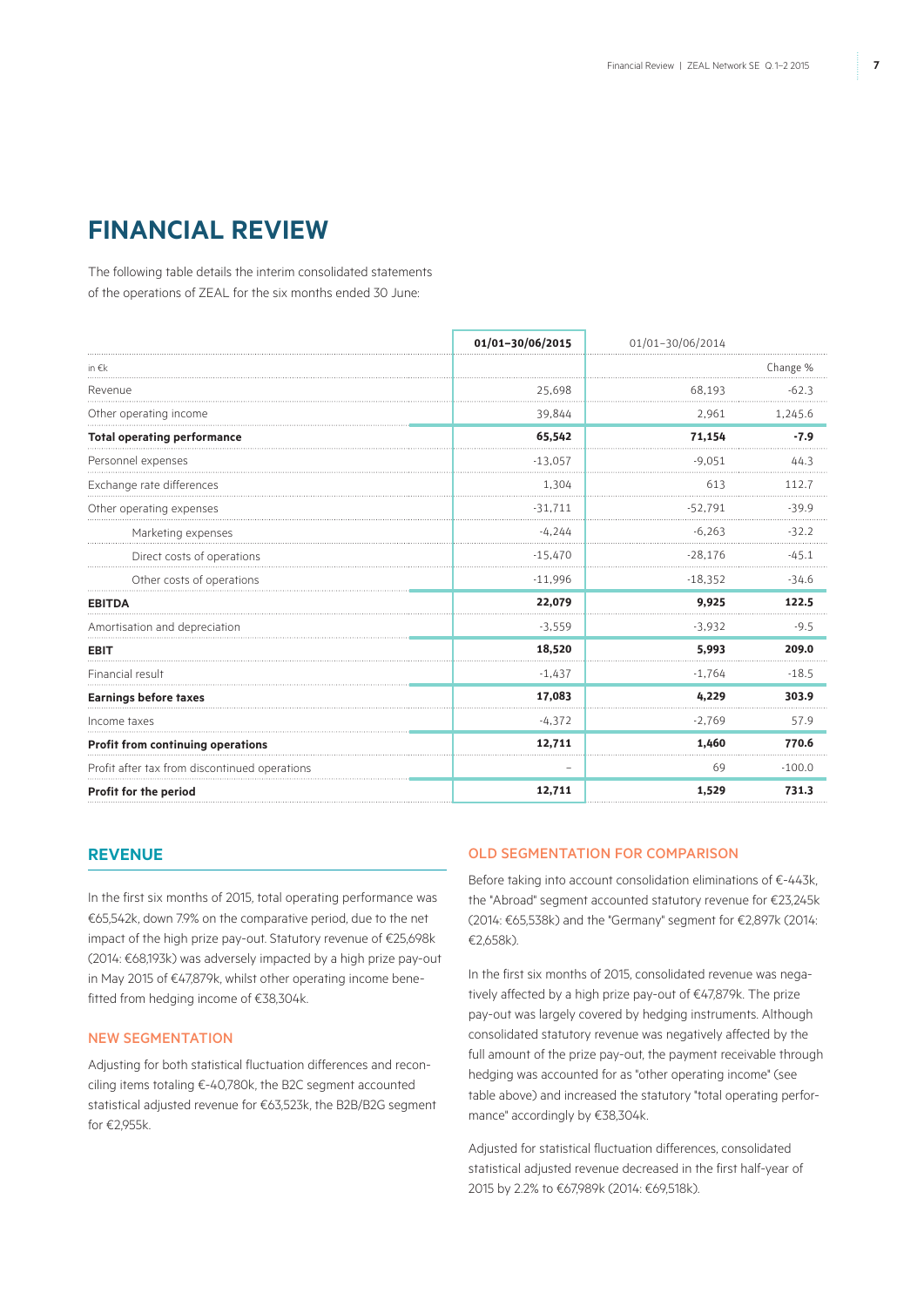### **EBIT**

The high prize pay-out in the first half-year 2015 was hedged, however the tax associated with wins in excess of €2,500 for games of chance in Spain resulted in EBIT being impacted negatively by €9,575k. At the same time other operating expenses decreased significantly (see below). As a result, consolidated statutory EBIT in the first six months of 2015 amounted to €18,520k – more than three times statutory EBIT of the same period of 2014 (€5,993k).

The statutory EBIT margin increased by 63.3 percentage points, from 8.8% to 72.1%.

After adjusting for statistical fluctuation differences from the expected level of pay-outs, statistical adjusted EBIT amounted to €22,712k (2014: €7,234k) and the statistical adjusted EBIT margin to 33.4% (2014: 10.4%).

### New Segmentation

The B2C segment posted a statistical adjusted EBIT result of €26,926k, while the B2B/B2G segment achieved statistical adjusted EBIT of €-4,063k (before taking into account reconciling items of €-4,342k).

### Old Segmentation for comparison

The "Germany" segment posted a statutory EBIT result of €-8,779k (2014: €-8,262k) before consolidation eliminations, while the "Abroad" segment achieved statutory EBIT of €27,647k (2014: €14,886k).

### **Expenses**

In the first six months of 2015, personnel expenses were 44.3% up at €13,057k (2014: €9,051k). The year-on-year increase in personnel expenses resulted mainly from a cost shift, which has moved from other operating expenses following the acquisition of a third party technical service provider (€2,488k) and additional bonus expense (€958k).

Compared to the previous year, other operating expenses decreased in the first six months of 2015 from €52,791k to €31,711k. The most significant factors were:

- €9,247k decrease in gaming duty due to HM Treasury amending gaming taxation, which was amended to a place-of-consumption basis in December 2014.
- €2,488k decrease due to the cost shift to personnel expenses noted above.
- €3,569k decrease in hedging transactions by MyLotto24.

### **Financial result**

The share of the losses of the associate and joint venture (Geonomics Global Games Limited and Geo24 UK Limited) contributed in the first six months of 2015 €-1,774k (2014: €-1,883k) to the financial result. The majority of the start-up costs in these companies related to personnel related costs and marketing spend.

### **Tax**

At 25.6%, the consolidated tax rate in the first six months was much lower than in the previous year (65.5%) due to the better result in the B2C segment. As the two segments are treated as different tax units, losses of the B2B/B2G segment cannot be offset against earnings of the B2C segment. Fluctuations in the mix of losses and earnings between these segments year on year therefore have a direct result on the Group's consolidated tax rate and contribute to fluctuations in the rates realised each year.

### **Earnings per share (EPS)**

The EPS from continuing operations in the first six months of 2015 increased compared to the previous year from €0.17 to €1.52.

### **Dividend**

The second payment of the interim dividends, amounting to €0.70 per share, was made on 30 June 2015.

#### **Dividend period for 2015**

|                  | Q.2 2015     | 0.12015       |
|------------------|--------------|---------------|
| in $\epsilon$    |              |               |
| Dividend per     |              |               |
| registered share | 0.70         | 0.70          |
| Payment date     | 30 June 2015 | 31 March 2015 |

# **Cash flow and Capital Management**

In the first six months of 2015, investing activities resulted in cash outflows of €242k (2014: cash outflows of €2,775k).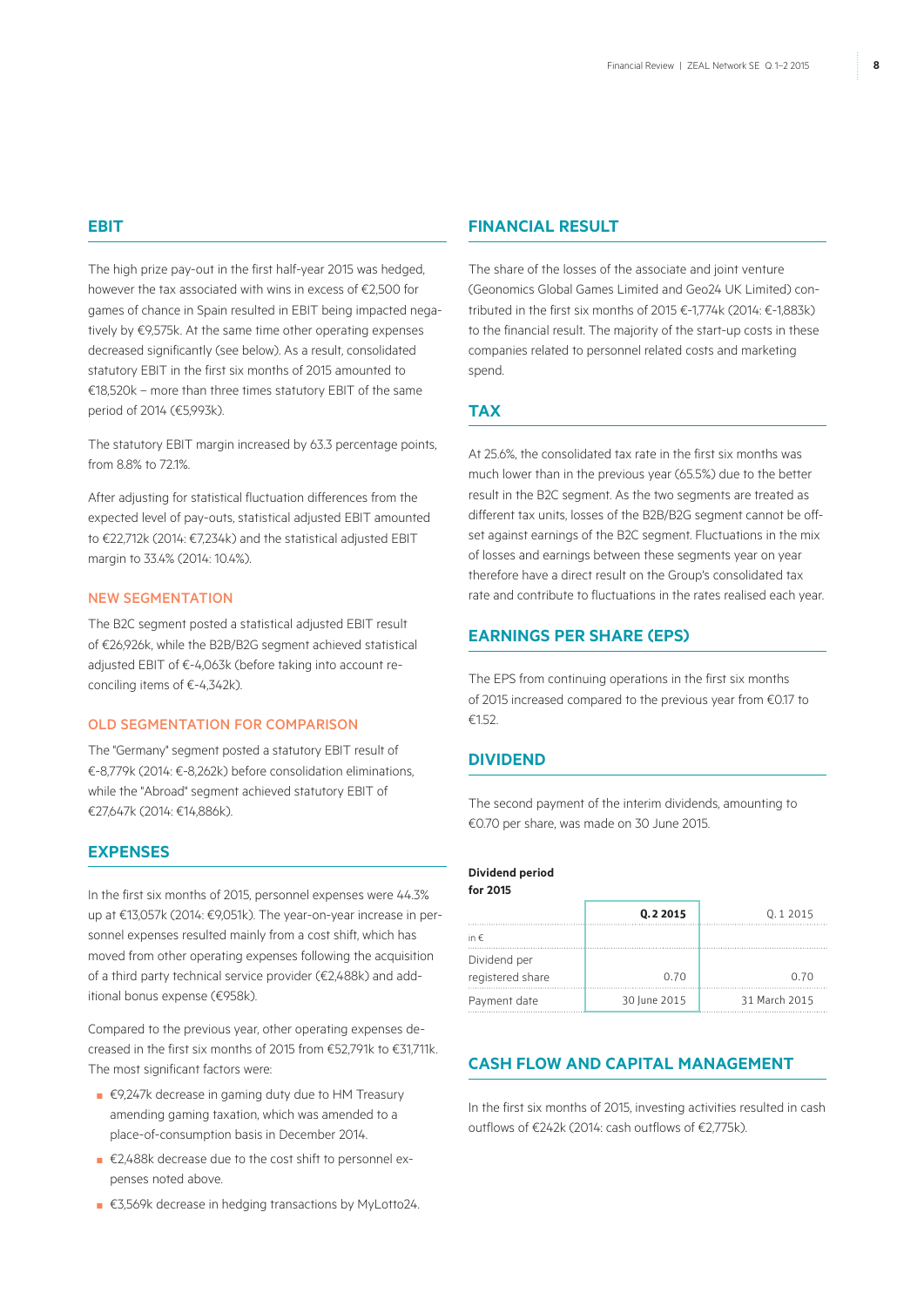### **Liquidity Analysis**

|                                                                              | 30/06/2015 |           |
|------------------------------------------------------------------------------|------------|-----------|
| in $\epsilon$ k                                                              |            |           |
| Key cash flow positions                                                      |            |           |
| Cash from operating activities                                               | 15.504     | 13.704    |
| Cash used in investing activities                                            | $-242$     |           |
| thereof investments in intangible assets                                     | $-209$     |           |
| thereof investments in property, plant and equipment                         | -33        |           |
| acquisition of businesses                                                    |            |           |
| Cash used in/from financing activities                                       | $-11.739$  | -62.888   |
| Changes in cash and pledged cash and short-term deposits                     | 3,523      | $-51.958$ |
| Cash and pledged cash and short-term deposits at the beginning of the period | 108,140    | 156.129   |
| Cash and pledged cash and short-term deposits at the end of the period       | 111,663    | 104.170   |

At €15,504k, cash from operating activities in the first six months of 2015 was €1,800k above the comparable 2014 figure of €13,704k. This was mainly due to higher earnings before tax.

Due to the second payment of a regular interim dividend in June 2015 and the one-off special interim dividend in 2014, cash used in financing activities amounted to €11,739k (2014: €62,888k).

As of 30 June 2015, ZEAL had cash and pledged cash and shortterm deposits of €111,663k (2014: €104,170k). This includes funds that ensure that MyLotto24 is sufficiently financed to effect payments of potential relevant jackpot winnings.

# **Forecast**

As announced on 13 May 2015, we will use "total operating performance" instead of revenue for our results guidance to better reflect overall performance by taking into account the effects of the hedging mechanism.

After the first half-year of 2015 ZEAL Network reiterates the published forecast, statutory "total operating performance" for 2015, in the range of €135 to 145 million and consolidated statutory EBIT of between €35 and 45 million.

The stated ranges for total operating performance and earnings also take into account statistical fluctuation differences in payouts for the secondary lottery business.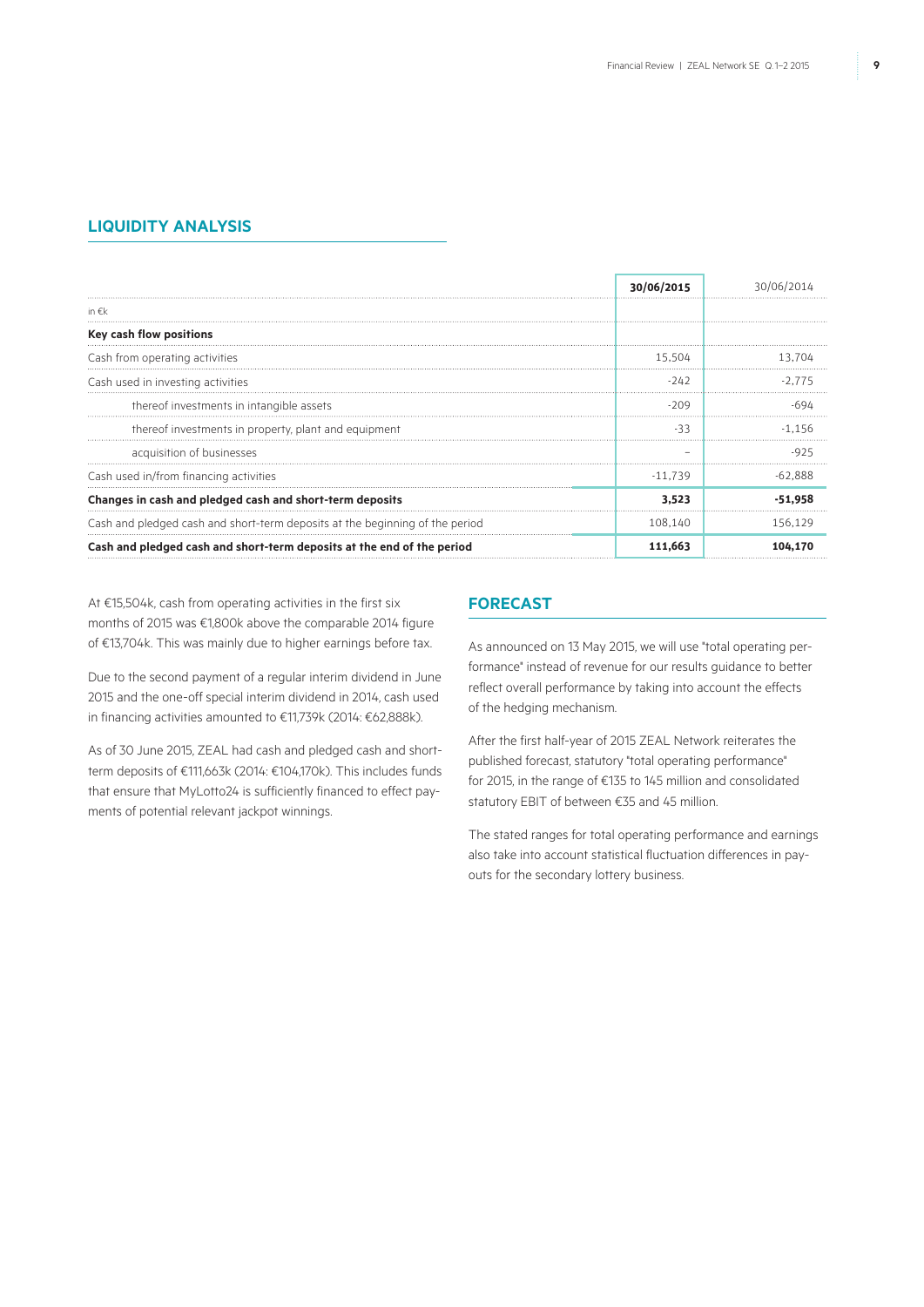# **Other Information**

Information about our risk management approach and our business risks and opportunities are detailed in our 2014 Annual Report on pages 17 to 21. Compared with the risks and opportunities presented there, no significant additional opportunities and risks arose for ZEAL in the first six months of 2015.

# **Going concern**

The Directors have formed a judgement at the time of approving the financial statements that there is a reasonable expectation that ZEAL has adequate resources to continue for the foreseeable future. The Group holds €93.5 million in cash at the period end (31 December 2014: €92.6 million). The Group expects to deliver revenue and profit growth in the period ahead. For these reasons, the Directors have adopted the going concern basis in preparing the financial statements.

# **DIRECTORS OF THE Company**

The directors who held office during the period were:

- Dr. Hans Cornehl
- Dr. Helmut Becker
- Jonas Mattsson
- Susan Standiford

# **Responsibility STATEMENT**

To the best of our knowledge, and in accordance with the applicable reporting principles for interim financial reporting, the interim consolidated financial statements give a true and fair view of the assets, liabilities, financial position and profit of the Group, and the interim management report of the Group includes a fair review of the development and performance of the business and the position of the Group, as well as a fair review of information on material transactions with related parties and changes since the last Annual Report together with a description of the principle risks and uncertainties associated with the expected development of the Group for the remaining months of the business year.

### 12 August 2015

Dr. Hans Cornehl Jonas Mattsson CEO CFO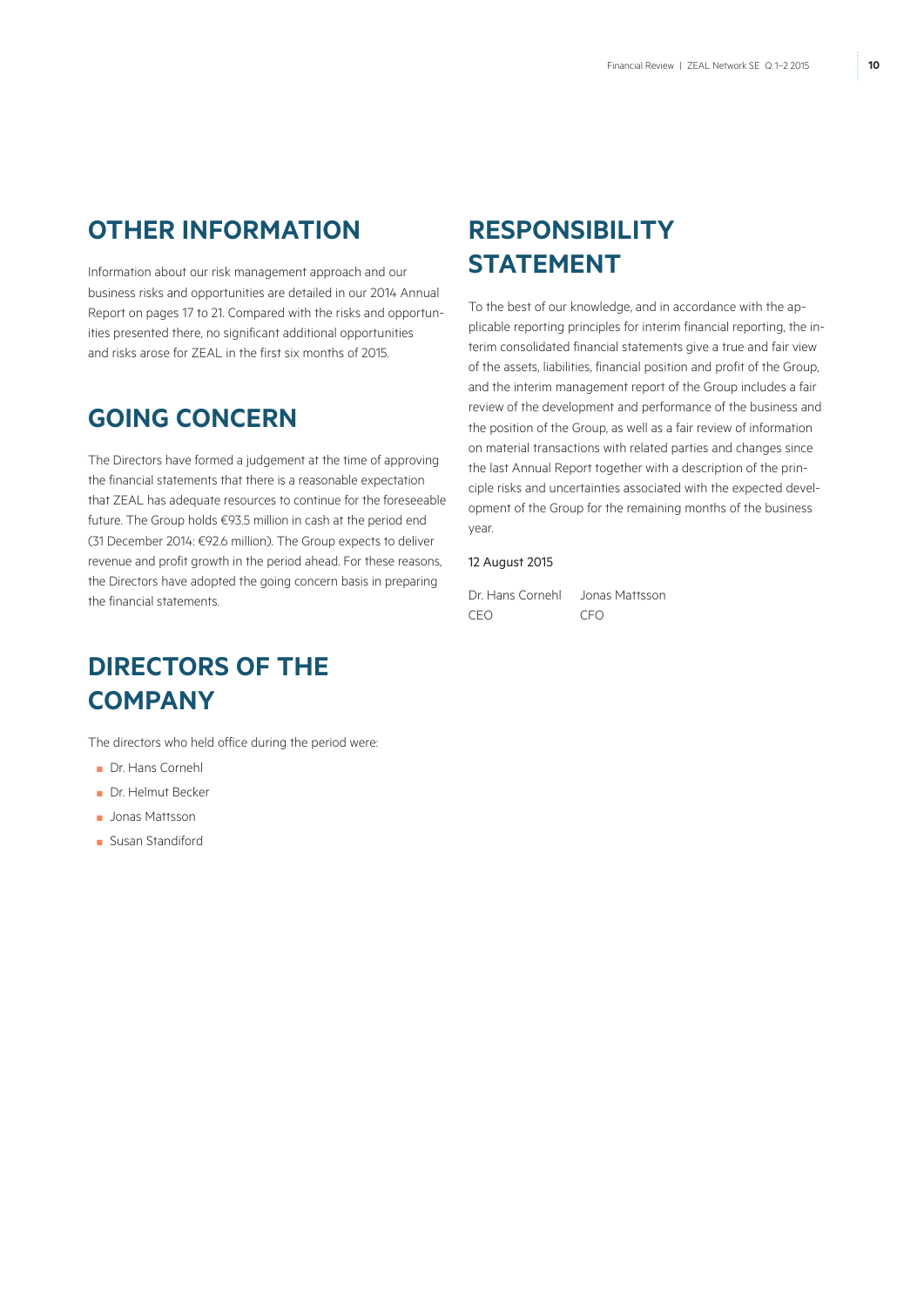# Interim Consolidated Income Statement FOR THE SIX AND THREE MONTHS ENDED 30 JUNE

|                                                                                     |                | $0.1 - 22015$ | $0.1 - 2.2014$ | <b>Q.22015</b> | Q. 2 2014 |
|-------------------------------------------------------------------------------------|----------------|---------------|----------------|----------------|-----------|
| in $\epsilon$ k                                                                     | Notes          |               |                |                |           |
| Revenue                                                                             |                | 25,698        | 68,193         | $-9.204$       | 37,383    |
| Other operating income                                                              | $\overline{2}$ | 39,844        | 2,961          | 38,683         | 1,438     |
| <b>Total operating performance</b>                                                  |                | 65,542        | 71,154         | 29,479         | 38,821    |
| Personnel expenses                                                                  | 3              | $-13,057$     | $-9,051$       | $-6,665$       | $-5,446$  |
| Amortisation/depreciation on intangible assets<br>and property, plant and equipment |                | $-3,559$      | $-3,932$       | $-1,774$       | $-2,256$  |
| Exchange rate differences                                                           |                | 1,304         | 613            | 474            | 457       |
| Other operating expenses                                                            | 4              | $-31,711$     | $-52,791$      | $-17,090$      | $-26,836$ |
| Marketing expenses                                                                  |                | $-4,244$      | $-6,263$       | $-2,488$       | $-2,850$  |
| Direct costs of operations                                                          |                | $-15,470$     | $-28,176$      | $-8,383$       | $-14,870$ |
| Other costs of operations                                                           |                | $-11,996$     | $-18,352$      | $-6,219$       | $-9,116$  |
| <b>Result from operating activities (EBIT)</b>                                      |                | 18,520        | 5,993          | 4,424          | 4,740     |
| Income from financial activities                                                    |                | 427           | 302            | 396            | $-12$     |
| Financing costs                                                                     |                | $-90$         | $-183$         | $-28$          | $-90$     |
| Share of result from associated companies                                           |                | $-630$        | $-764$         | $-298$         | $-501$    |
| Share of result from joint ventures                                                 |                | $-1,144$      | $-1,119$       | $-521$         | $-631$    |
| <b>Financial result</b>                                                             |                | $-1,437$      | $-1,764$       | $-451$         | $-1,233$  |
| <b>Result from ordinary activities</b>                                              |                | 17,083        | 4,229          | 3,973          | 3,507     |
| Income taxes                                                                        | 6              | $-4,372$      | $-2,769$       | $-720$         | $-2,182$  |
| <b>Profit from continuing operations</b>                                            |                | 12,711        | 1,460          | 3,252          | 1,325     |
| Profit after tax from discontinued operations                                       |                |               | 69             |                | 96        |
| Consolidated net profit <sup>1</sup>                                                |                | 12,711        | 1,529          | 3,252          | 1,420     |
| Earnings per share (basic and diluted, in €/share)                                  |                | 1.52          | 0.18           | 0.39           | 0.18      |
| Earnings per share from continuing operations<br>(basic and diluted, in €/share)    |                | 1.52          | 0.17           | 0.39           | 0.16      |

*1 The consolidated net profit is attributable to the owners of ZEAL Network SE, London, UK.*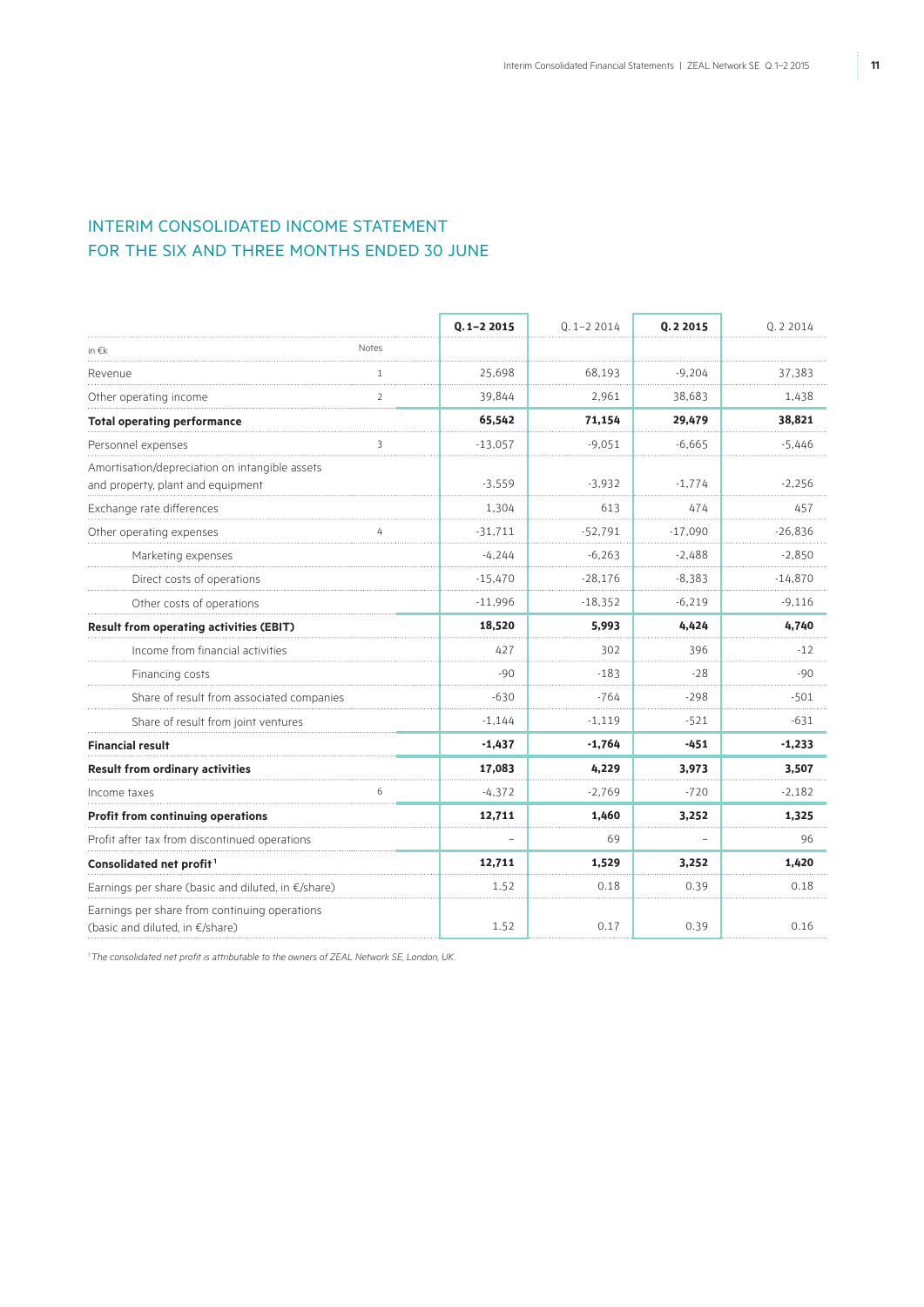# Interim Consolidated Statement of Comprehensive Income FOR THE SIX AND THREE MONTHS ENDED 30 JUNE

|                                                                                           | $0.1 - 22015$ | $Q.1 - 22014$ | 0.2 2015 | 0 2 2 0 1 4 |
|-------------------------------------------------------------------------------------------|---------------|---------------|----------|-------------|
| in $\epsilon$ k                                                                           |               |               |          |             |
| Net profit for the period                                                                 | 12,711        | 1.529         | 3.252    |             |
| Other comprehensive income                                                                |               |               |          |             |
| Other comprehensive income to be reclassified<br>to profit or loss in subsequent periods: |               |               |          |             |
| Profit/loss on available-for-sale<br>financial assets (AFS)                               | 143           | 499.          | $-19$    | -99         |
| Income tax effect                                                                         |               | 110           |          | -25         |
| Other comprehensive income, net of tax                                                    | 143           | -389          | $-19$    |             |
| Total comprehensive income for the period,<br>net of tax                                  | 12,854        |               | 3.233    |             |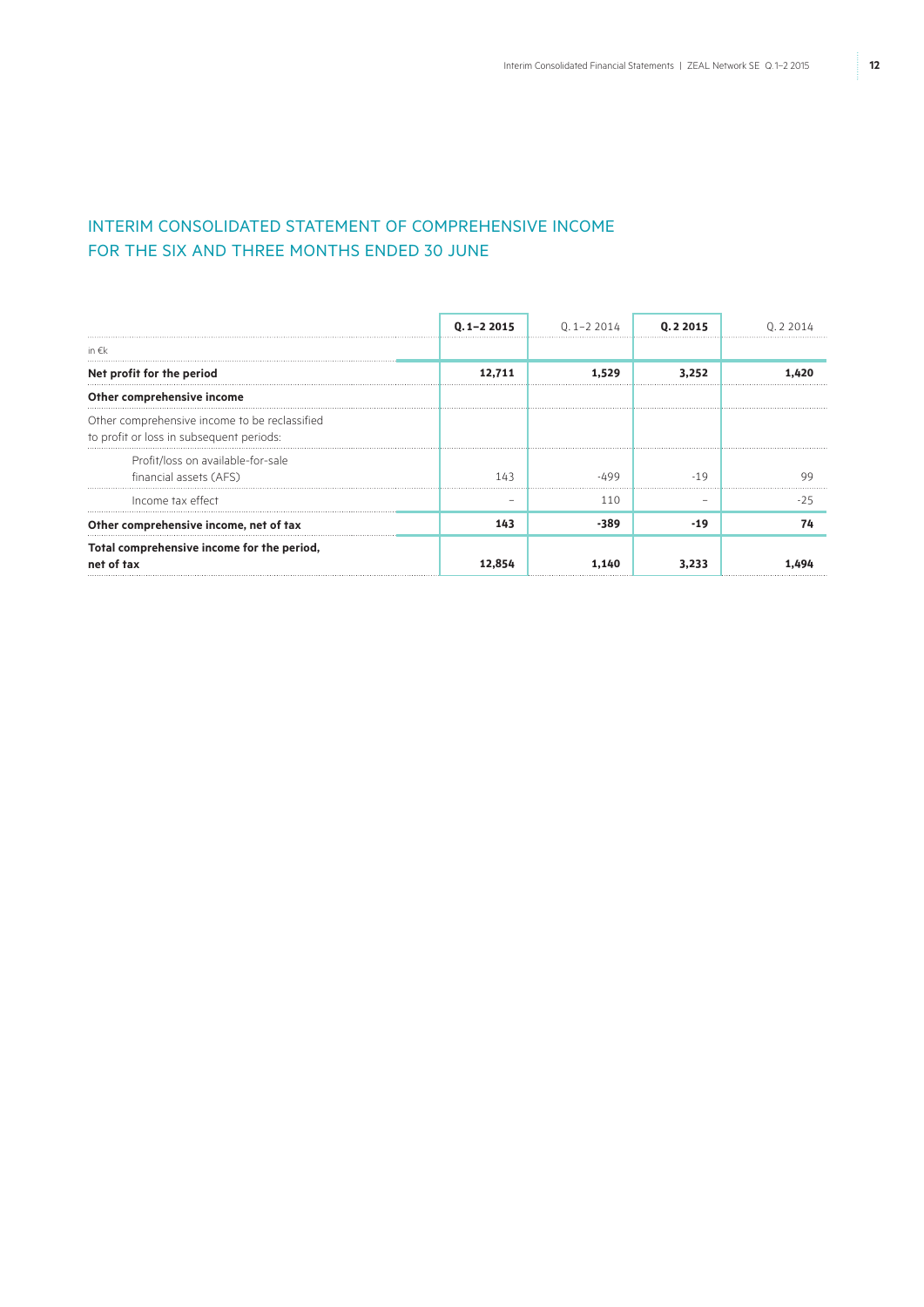# Interim Consolidated Balance Sheet **AS AT**

**30/06/2015** 31/12/2014 **ASSETS** in €k Notes **Current assets** Cash and pledged cash 32,585 92,585 92,585 92,585 93,505 93,505 93,505 93,505 93,505 93,505 93,505 93,505 93,505 93,505 93,505 93,505 93,505 93,505 93,505 93,505 93,505 93,505 93,505 93,505 93,505 93,505 93,505 93,505 93,5 Short-term financial assets 15,555 16, 18,158 16, 18,158 15,555 Trade and other receivables 1,810 Income tax receivables **1,324** 710 Other current assets and prepaid expenses 10 49,109 10,637 **Total current assets 162,654 121,297 Non-current assets** Intangible assets **4,830** 7,614 Other equipment, furniture & fixtures and leased assets 2,942 2,942 2,942 Financial assets  $\overline{10}$   $\overline{1,506}$   $\overline{1,506}$   $\overline{1,506}$   $\overline{1,506}$   $\overline{1,506}$   $\overline{1,506}$   $\overline{1,506}$   $\overline{1,506}$   $\overline{1,506}$   $\overline{1,506}$   $\overline{1,506}$   $\overline{1,506}$   $\overline{1,506}$   $\overline{1,506}$   $\overline{1,506}$ Shares in associated companies and the state of the state of the state of the state of the state of the state of the state of the state of the state of the state of the state of the state of the state of the state of the s Shares in joint ventures **6,322** 7,428 Other assets and prepaid expenses 157 20 Deferred tax assets 1,140 **Total non-current assets 30,732 34,109 Assets 193,386 155,406**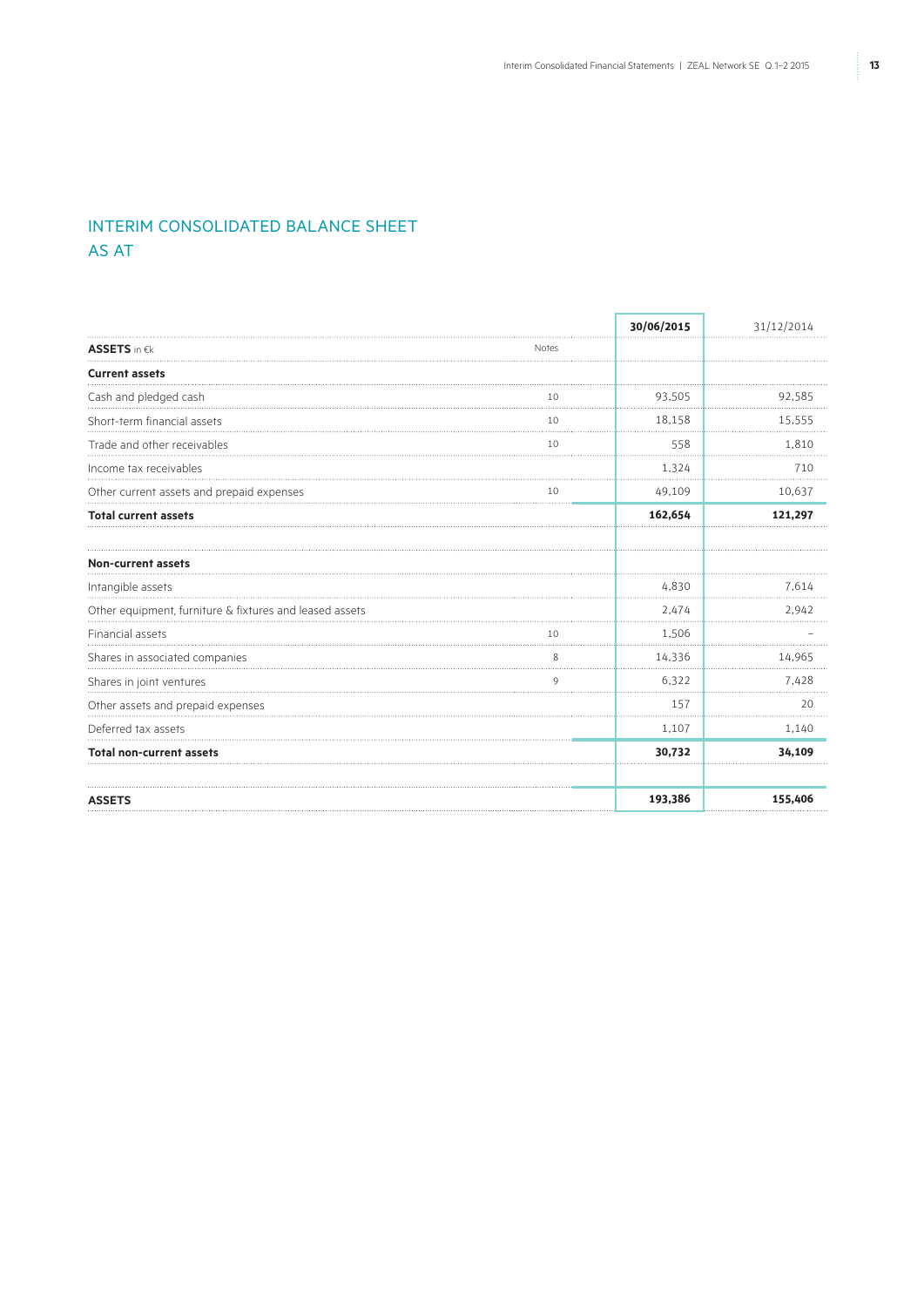|                                       |                | 30/06/2015 | 31/12/2014 |  |
|---------------------------------------|----------------|------------|------------|--|
| <b>EQUITY &amp; LIABILITIES in €k</b> | Notes          |            |            |  |
| <b>Current liabilities</b>            |                |            |            |  |
| Trade payables                        | 10             | 5,894      | 7,505      |  |
| Other liabilities                     | 10             | 55,293     | 21,406     |  |
| Financial liabilities                 | 10             | 114        | 109        |  |
| Deferred income                       |                | 3,620      | 2,895      |  |
| Income tax liabilities                |                | 5,697      | 4,862      |  |
| Short-term liabilites                 |                | 3,718      | 694        |  |
| <b>Total current liabilities</b>      |                | 74,336     | 37,471     |  |
| Long-term liabilities                 |                | 757        | 682        |  |
| <b>Total non-current liabilites</b>   |                | 757        | 682        |  |
| <b>Equity</b>                         |                |            |            |  |
| Subscribed capital                    |                | 8,385      | 8,385      |  |
| Capital reserves                      |                | 21,578     | 21,578     |  |
| Other reserves                        |                | $-536$     | $-606$     |  |
| Retained earnings                     | $\overline{7}$ | 88,866     | 87,896     |  |
| <b>Total equity</b>                   |                | 118,293    | 117,253    |  |
| <b>EQUITY &amp; LIABILITIES</b>       |                | 193,386    | 155,406    |  |
|                                       |                |            |            |  |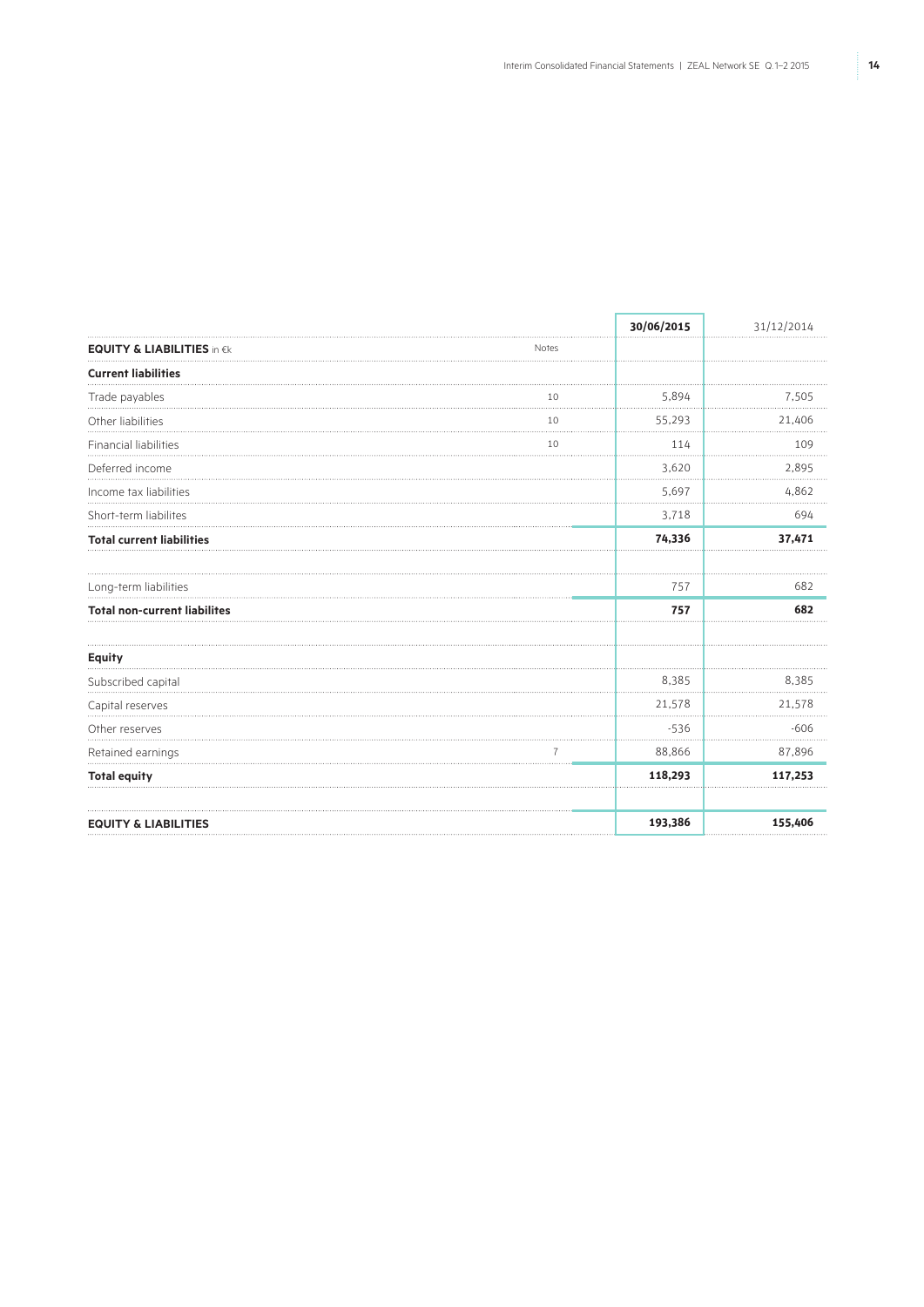# Interim Consolidated Cash Flow Statement FOR THE SIX MONTHS ENDED 30 JUNE

|                                                 | $Q.1 - 22015$ | $Q.1 - 22014$<br>restated |
|-------------------------------------------------|---------------|---------------------------|
| in $\epsilon$ k                                 |               |                           |
| Profit from continuing operations before tax    | 17,083        | 4,229                     |
| Profit from discontinued operations after tax   |               | 69                        |
| <b>Result before tax</b>                        | 17,083        | 4,298                     |
| Adjustments for                                 |               |                           |
| Amortisation/depreciation on non-current assets | 3,559         | 3,932                     |
| Result from disposal of non-current assets      | 19            | $-235$                    |
| Revenue from financial activities               | $-427$        | $-302$                    |
| Expense from financial activities               | 90            | 183                       |
| Share of result of associated companies         | 630           | 764                       |
| Share of result of joint ventures               | 1,144         | 1,119                     |
| Other non-cash changes                          | 542           | 754                       |
| Changes in                                      |               |                           |
| Trade and other receivables                     | $-38,253$     | 5,047                     |
| Financial assets                                | $-1,506$      | 4,511                     |
| Non-current other assets or prepaid expenses    | $-137$        | $-19$                     |
| Trade payables                                  | $-1,611$      | $-4,678$                  |
| Other liabilities                               | 36,220        | 2,086                     |
| Short-term provisions                           | 771           | 959                       |
| Deferred income                                 | 725           | $-585$                    |
| Interest received                               | 427           | 132                       |
| Interest paid                                   | $-90$         | $-183$                    |
| Taxes paid                                      | $-3,683$      | $-4,079$                  |
| Cash flow from operating activities             | 15,504        | 13,704                    |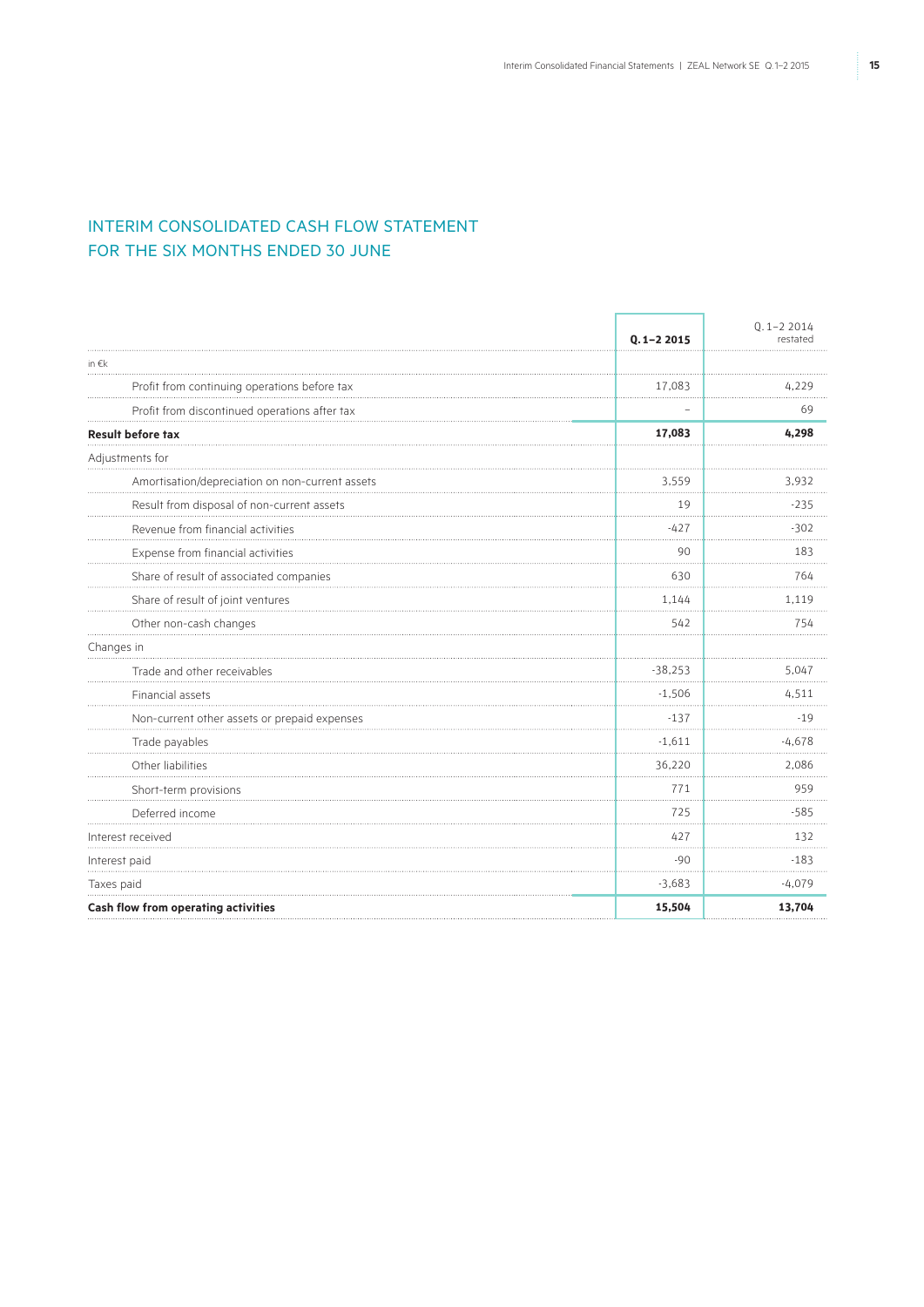F

٦

|                                                                                 | $0.1 - 22015$ | $Q.1 - 22014$<br>restated |
|---------------------------------------------------------------------------------|---------------|---------------------------|
| in $\epsilon$ k                                                                 |               |                           |
| Payments for investments in intangibles assets                                  | $-209$        | -694                      |
| Payments for investments in property, plant and equipment                       | $-33$         | $-1,156$                  |
| Acquisition of businesses                                                       |               | $-925$                    |
| Cash flow used in investing activities                                          | $-242$        | $-2,775$                  |
| Dividends paid                                                                  | $-11,739$     | $-62.888$                 |
| Cash flow used in financing activities                                          | $-11,739$     | $-62,888$                 |
| Changes in cash and pledged cash and short-term deposits                        | 3,523         | $-51.959$                 |
| Cash and pledged cash and short-term deposits<br>at the beginning of the period | 108,140       | 156,129                   |
| Cash and pledged cash and short-term deposits<br>at the end of the period       | 111,663       | 104,170                   |
| Composition of cash at the end of the period                                    |               |                           |
| Cash and pledged cash                                                           | 93,505        | 88,218                    |
| Short-term deposits                                                             | 18,158        | 15,952                    |
|                                                                                 | 111,663       | 104,170                   |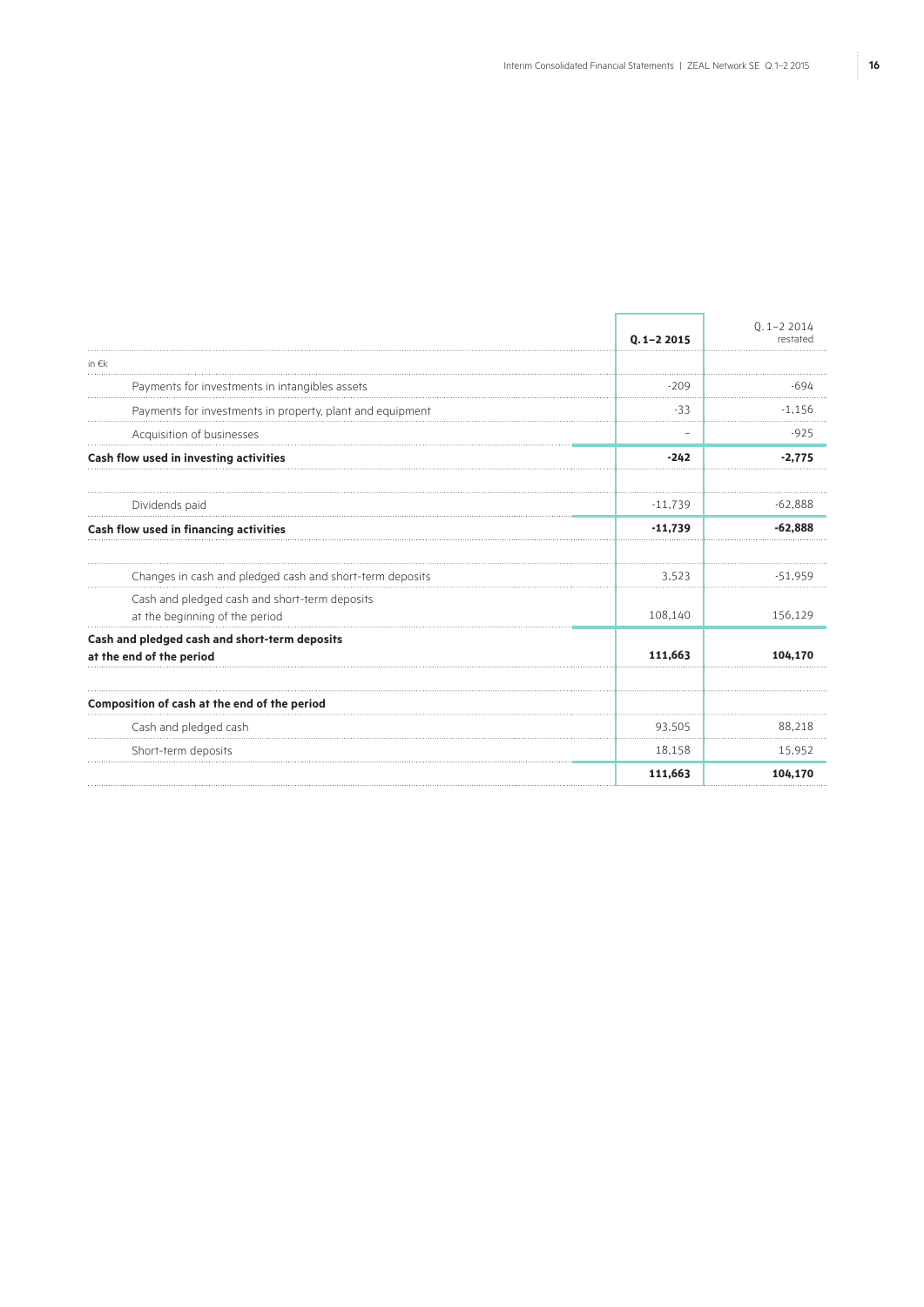# Interim Consolidated Statement of Changes in Equity FOR THE SIX MONTHS ENDED 30 JUNE 2014, FOR THE YEAR ENDED 31 DECEMBER 2014 AND FOR THE six MONTHS ENDED 30 June 2015

|                          | Subscribed<br>capital | Capital<br>reserves | Other<br>reserves | Retained<br>earnings | <b>Total</b><br>equity |
|--------------------------|-----------------------|---------------------|-------------------|----------------------|------------------------|
| in $\epsilon$ k          |                       |                     |                   |                      |                        |
| As at 1 January 2014     | 8,385                 | 22,741              | $-209$            | 144,639              | 175,556                |
| Dividend                 |                       |                     |                   | $-62.888$            | $-62,888$              |
| Other results            |                       |                     | $-210$            | 60                   | $-150$                 |
| Net profit 2014          |                       |                     |                   | 1,529                | 1,529                  |
| Total net profit 2014    |                       |                     | $-210$            | 1,590                | 1,379                  |
| As at 30 June 2014       | 8,385                 | 22,741              | $-419$            | 83,341               | 114,048                |
| As at 1 July 2014        | 8,385                 | 22,741              | $-419$            | 83,341               | 114,048                |
| Other reserves movements | $\Omega$              | $-1.163$            |                   | 946                  | $-217$                 |
| Other results            |                       |                     | $-187$            | $-178$               | $-365$                 |
| Net profit 2014          |                       |                     |                   | 3,788                | 3,788                  |
| Total net profit 2014    |                       |                     | $-187$            | 3,610                | 3,423                  |
| As at 31 December 2014   | 8,385                 | 21,578              | $-606$            | 87,896               | 117,252                |
| As at 1 January 2015     | 8,385                 | 21,578              | $-606$            | 87,896               | 117,252                |
| Dividend                 |                       |                     |                   | $-11,739$            | $-11,739$              |
| Other results            |                       |                     | 70                |                      | 70                     |
| Net profit 2015          |                       |                     |                   | 12,711               | 12,711                 |
| Total net profit 2015    |                       |                     | 70                | 12,711               | 12,781                 |
| As at 30 June 2015       | 8,385                 | 21,578              | $-536$            | 88,866               | 118,293                |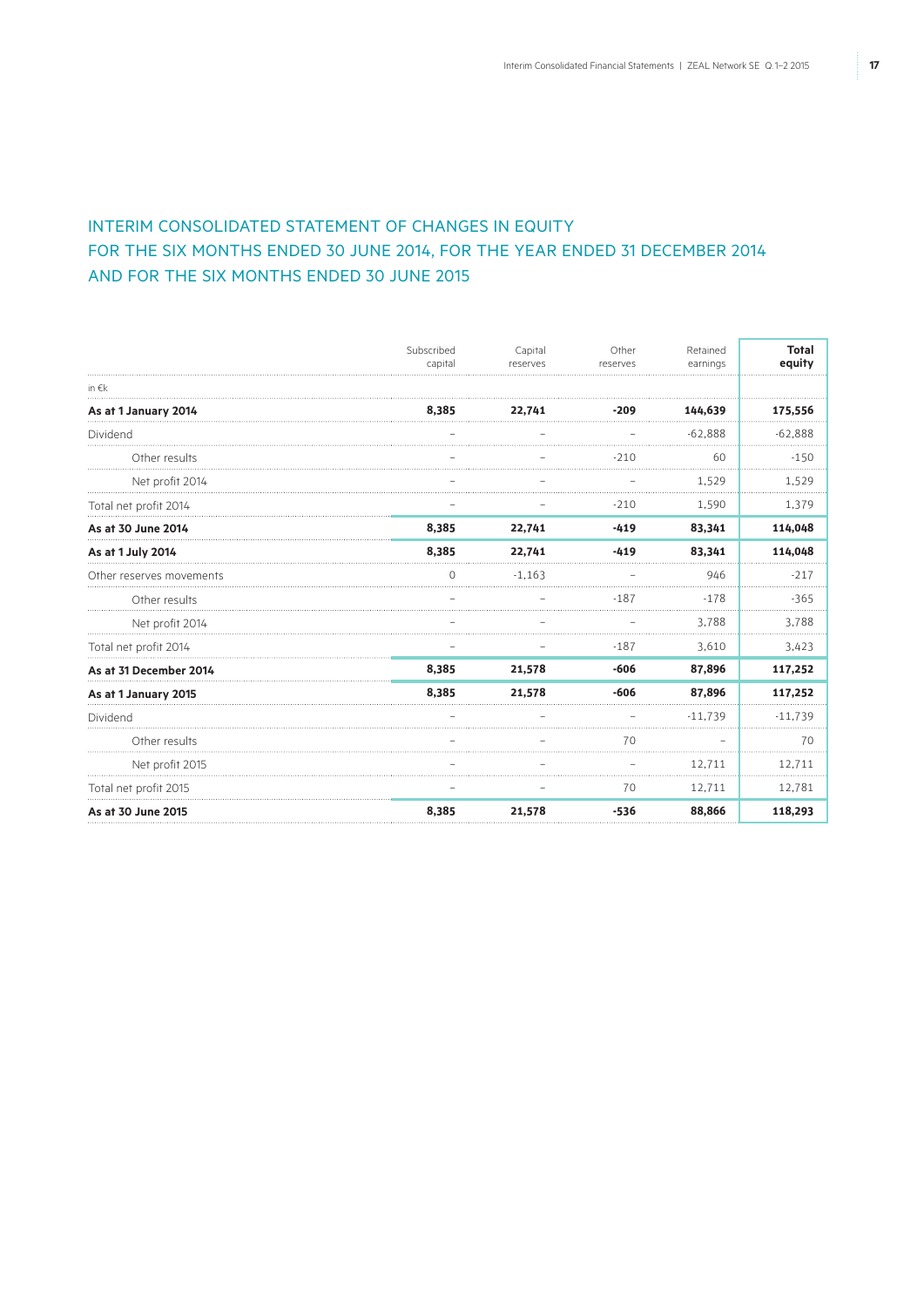# **SEGMENT REPORTING**

ZEAL has adopted new segmental reporting which aligns directly with its strategy.

Segment definitions are provided on page 5.

| <b>Business unit</b><br>segment reporting<br>Q. 2 2015 | B2C <sup>1</sup> | B2B/B2G  | <b>Business</b><br>unit total | Reconcili-<br>ation to<br>statutory<br>accounts | - thereof<br>statistical<br>fluctuation<br>differences | - thereof<br>other | Statutory |
|--------------------------------------------------------|------------------|----------|-------------------------------|-------------------------------------------------|--------------------------------------------------------|--------------------|-----------|
| in $\epsilon$ k                                        |                  |          |                               |                                                 |                                                        |                    |           |
| Revenue                                                | 33.873           | 1.445    | 35,317                        | $-44.521$                                       | $-45.080$                                              | 559                | $-9.204$  |
| Other operating income                                 | 453              | 20       | 474                           | 38,209                                          | 38,273                                                 | -64                | 38,683    |
| <b>Total operating performance</b>                     | 34,326           | 1,465    | 35,791                        | $-6,312$                                        | $-6,807$                                               | 495                | 29,479    |
| <b>EBITDA</b>                                          | 15,393           | $-2,004$ | 13,389                        | $-7,191$                                        | $-6,807$                                               | -384               | 6,197     |
| Depreciation/amortisation                              | $-1.530$         | $-203$   | $-1.733$                      | $-41$                                           |                                                        | $-41$              | $-1.774$  |
| <b>EBIT</b>                                            | 13,863           | $-2,207$ | 11,656                        | $-7,232$                                        | $-6,807$                                               | $-425$             | 4.424     |
| Financial result                                       |                  |          | $-819$                        | 368                                             |                                                        | 368                | $-451$    |
| EBT                                                    |                  |          | 10,837                        | $-6.864$                                        | $-6.807$                                               | $-57$              | 3,973     |
| Income tax                                             |                  |          |                               | $-720$                                          |                                                        | $-720$             | $-720$    |
| Net profit/loss                                        |                  |          | 10,837                        | $-7,584$                                        | $-6.807$                                               | $-777$             | 3,252     |

<sup>1</sup> B2C performance in the segmental disclosure is shown on the basis of expected pay-out ratio,

*thereby removing the impact of "statistical fluctuation differences".*

| <b>Business unit</b><br>segment reporting<br>Q.1-2 2015 | B2C <sup>1</sup> | B2B/B2G  | <b>Business</b><br>unit total | Reconcili-<br>ation to<br>statutory<br>accounts | - thereof<br>statistical<br>fluctuation<br>differences | - thereof<br>other | Statutory |
|---------------------------------------------------------|------------------|----------|-------------------------------|-------------------------------------------------|--------------------------------------------------------|--------------------|-----------|
| in $\in$ k                                              |                  |          |                               |                                                 |                                                        |                    |           |
| Revenue                                                 | 63,523           | 2,955    | 66.478                        | -40.780                                         | 42.291                                                 | 1,511              | 25.698    |
| Other operating income                                  | 1,534            | 110      | 1,644                         | 38,200                                          | 38,099                                                 | 101                | 39,844    |
| <b>Total operating performance</b>                      | 65,057           | 3,065    | 68,122                        | $-2,580$                                        | $-4,192$                                               | 1,612              | 65,542    |
| <b>EBITDA</b>                                           | 30,110           | $-3,787$ | 26,323                        | $-4,243$                                        | $-4,192$                                               | $-51$              | 22,080    |
| Depreciation/amortisation                               | $-3,184$         | $-276$   | $-3,460$                      | -99                                             |                                                        | -99                | $-3,559$  |
| <b>EBIT</b>                                             | 26,926           | $-4.063$ | 22,863                        | $-4.342$                                        | $-4.192$                                               | $-150$             | 18,521    |
| Financial result                                        |                  |          | $-1,774$                      | 337                                             |                                                        | 337                | $-1,437$  |
| EBT                                                     |                  |          | 21,089                        | $-4,005$                                        | $-4.192$                                               | 187                | 17,084    |
| Income tax                                              |                  |          |                               | $-4,372$                                        |                                                        | $-4,372$           | $-4,372$  |
| Net profit/loss                                         |                  |          | 21,089                        | $-8,377$                                        | $-4,192$                                               | $-4,185$           | 12,712    |

<sup>1</sup> B2C performance in the segmental disclosure is shown on the basis of expected pay-out ratio,

*thereby removing the impact of "statistical fluctuation differences".*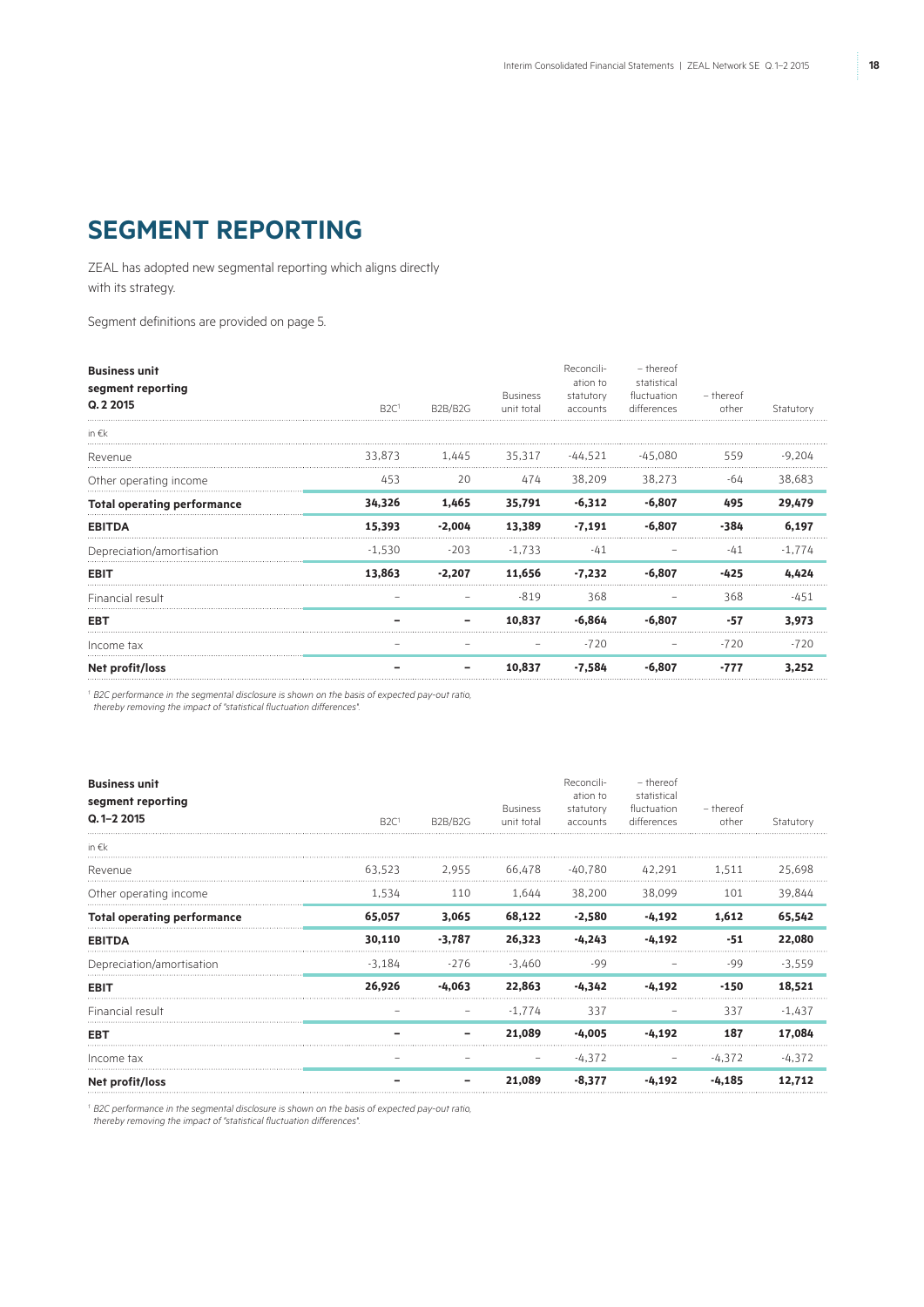When comparing figures with those of the previous year, the following large jackpot pay-outs should be taken into consideration: MyLotto24 recorded one large jackpot pay-out of €47.9 million in the first six months of 2015 compared to one large jackpot payout in the first six months of 2014 of €6.7 million.

Comparatives for the prior period under the new segments are not available. However to aid understanding and provide comparatives in accordance with the requirements of IFRS 8, in the near-term we will continue to provide reporting under the old segments.

| <b>Segment reporting</b>                    | "Germany"   |                  | "Abroad"  |                  | Consolidation |                  | Consolidated |                  |
|---------------------------------------------|-------------|------------------|-----------|------------------|---------------|------------------|--------------|------------------|
| Q. 2 2015                                   | 01/04-30/06 |                  |           | 01/04-30/06      | 01/04-30/06   |                  |              | 01/04-30/06      |
|                                             | 2015        | 2014<br>restated | 2015      | 2014<br>restated | 2015          | 2014<br>restated | 2015         | 2014<br>restated |
| in $\epsilon$ k                             |             |                  |           |                  |               |                  |              |                  |
| Revenue                                     | 1,387       | 1,210            | $-10,293$ | 36,175           | $-297$        | $-2$             | $-9,204$     | 37,383           |
| Depreciation/amortisation                   | 139         | -30              | 1,704     | $-1,432$         | $-69$         | $-794$           | 1,774        | $-2,256$         |
| <b>EBIT</b>                                 | $-10,289$   | $-4,864$         | 10,159    | 10,046           | $-348$        | $-441$           | 4,424        | 4,740            |
| Financial result                            | 105,914     | $-1.265$         | $-322$    | 49               | $-12.630$     | 765              | $-451$       | $-1,233$         |
| Income tax                                  | 14          | 94               | $-1,916$  | $-2,318$         | 1,182         | 131              | $-720$       | $-2,182$         |
| <b>Profit from continuing</b><br>operations | 3,708       | $-6,035$         | 7,921     | 7,777            | $-11,767$     | $-315$           | 3,252        | 1,325            |
| <b>Assets</b>                               | 116,664     | 66,847           | 144,661   | 123,085          | $-88,542$     | -59,121          | 172,797      | 130,811          |
| <b>Debts</b>                                | 118,169     | 69,973           | 156,803   | 134,137          | $-88,515$     | $-59,068$        | 186,456      | 145,043          |

| <b>Segment reporting</b>                    | "Germany"       |                  | "Abroad" |                  | Consolidation |                  | Consolidated |                  |
|---------------------------------------------|-----------------|------------------|----------|------------------|---------------|------------------|--------------|------------------|
| $Q.1 - 22015$                               | $01/01 - 30/06$ |                  |          | 01/01-30/06      |               | 01/01-30/06      |              | 01/01-30/06      |
|                                             | 2015            | 2014<br>restated | 2015     | 2014<br>restated | 2015          | 2014<br>restated | 2015         | 2014<br>restated |
| in $\epsilon$ k                             |                 |                  |          |                  |               |                  |              |                  |
| Revenue                                     | 2,897           | 2,658            | 23,245   | 65,538           | $-443$        | -4               | 25,698       | 68,193           |
| Depreciation/amortisation                   | 139             | $-74$            | 3,420    | $-2,667$         | -             | $-1,191$         | 3,559        | $-3,932$         |
| <b>EBIT</b>                                 | $-8,779$        | $-8,262$         | 27,647   | 14,886           | $-347$        | $-631$           | 18,520       | 5,993            |
| Financial result                            | 102,524         | 77,842           | $-332$   | 412              | $-103,630$    | $-80,000$        | $-1,437$     | $-1,764$         |
| Income tax                                  | 14              | 107              | -5.568   | $-3,009$         | 1,182         | 132              | $-4,372$     | $-2,769$         |
| <b>Profit from continuing</b><br>operations | 93,731          | 69,687           | 21,747   | 12,289           | $-102,767$    | $-80,516$        | 12,711       | 1,460            |
| <b>Assets</b>                               | 116,664         | 66,847           | 144,661  | 123,085          | $-88,542$     | $-59,121$        | 172,797      | 130,811          |
| <b>Debts</b>                                | 118,169         | 69,973           | 156,803  | 134,137          | $-88,515$     | $-59,068$        | 186,456      | 145,043          |

Segment assets do not include deferred taxes, income tax receivables or short-term financial assets. Segment liabilities do not include deferred taxes, tax liabilities or interest-bearing liabilities.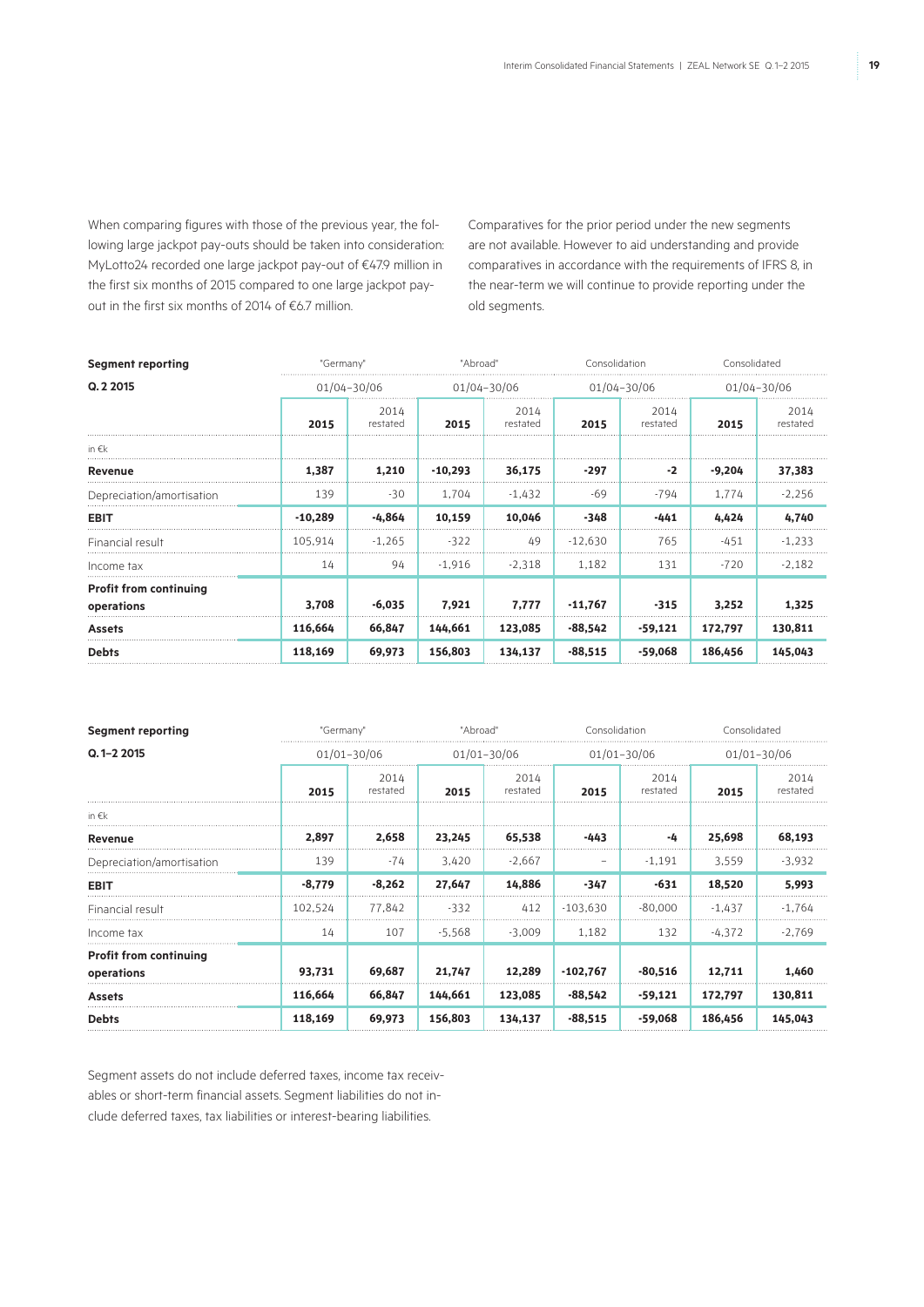# **SELECTED EXPLANATORY NOTES**

### **GENERAL**

The interim condensed consolidated financial statements for ZEAL and its subsidiaries (collectively, the Group) for the six months ended 30 June 2015 were authorised for issue in accordance with a resolution of the directors on 12 August 2015.

ZEAL Network SE (the Company) was incorporated and domiciled in London, UK, its shares are publicly traded (registered in England and Wales No. SE000078).

As of 10 February 2014, the registered shares of ZEAL Network SE are traded on the regulated market (Prime Standard) of the Frankfurt Stock Exchange in the form of so-called Clearstream Interests (CI) under the ISIN GB00BHD66J44/WKN TPP024.

The interim condensed consolidated financial statements for the six months ended 30 June 2015 have been prepared in accordance with IAS 34 "Interim Financial Reporting". Accordingly, these interim condensed consolidated financial statements do not include all of the information and disclosures required by IFRS for complete financial statements for year-end-reporting purposes.

The interim condensed consolidated financial statements include all adjustments of a normal and recurring nature considered necessary for a fair presentation of results for interim periods. Results of the period ended 30 June 2015, are not necessarily indicative of future results.

The reporting period is 1 January to 30 June 2015.

The same accounting policies and calculation methods were used for these interim condensed consolidated financial statements as for the consolidated financial statements as at 31 December 2014.

In the period ended 30 June 2014 cash flow statement, cash and cash equivalents was presented without short term financial assets of €15,952k which do meet the cash equivalents definition. In the current period the cash flow statement as at 30 June 2014 has therefore been restated to include these in cash and cash equivalents which reduced the cash flow from investing activities from €55,775k to €-2,775k and increased the cash and cash equivalents from €91,320k to €104,170k.

In the period under review, on 15 January 2015, ZEAL Network SE purchased from Smartgames Technologies Limited 25% of the shares in Tipp24 Investment 1 Limited and 25% of the shares in Tipp24 Investment 2 Limited. ZEAL Network SE now owns 100% of Tipp24 Investment 1 Limited and Tipp24 Investment 2 Limited.

ZEAL Network SE has appointed Susan Standiford as new CTO and member of the Executive Board effective 18 May 2015.

After thirteen years on the Executive Board of the Company, four years of which as the CEO and two years as sole director, Dr. Hans Cornehl will leave the Company on 1 September 2015.

### New standards, interpretations and amendments adopted by the Group

The accounting policies adopted in the preparation of the interim condensed financial statements are consistent with those adopted in the preparation of the annual financial statement for the year ended 31 December 2014, except for the adoption of new standards and interpretations effective as of 1 January 2015. The Group has not early adopted any other standards, interpretation or amendment that has been issued but is not yet effective.

The nature and the impact of each new standard or amendment are described below:

### **Amendments to IAS 19 Defined Benefit Plans: Employee Contributions**

IAS 19 requires an entity to consider contributions from employees or third parties when accounting for defined benefit plans. Where the contributions are linked to service, they should be attributed to periods of service as a negative benefit. These amendments clarify that, if the amount of the contributions is independent of the number of years of service, an entity is permitted to recognise such contributions as a reduction in the service cost in the period in which the service is rendered, instead of allocating the contributions to the periods of service. This amendment is effective for annual periods beginning on or after 1 July 2014. This amendment is not relevant to the Group, since none of the entities within the Group has defined benefit plans with contributions from employees or third parties.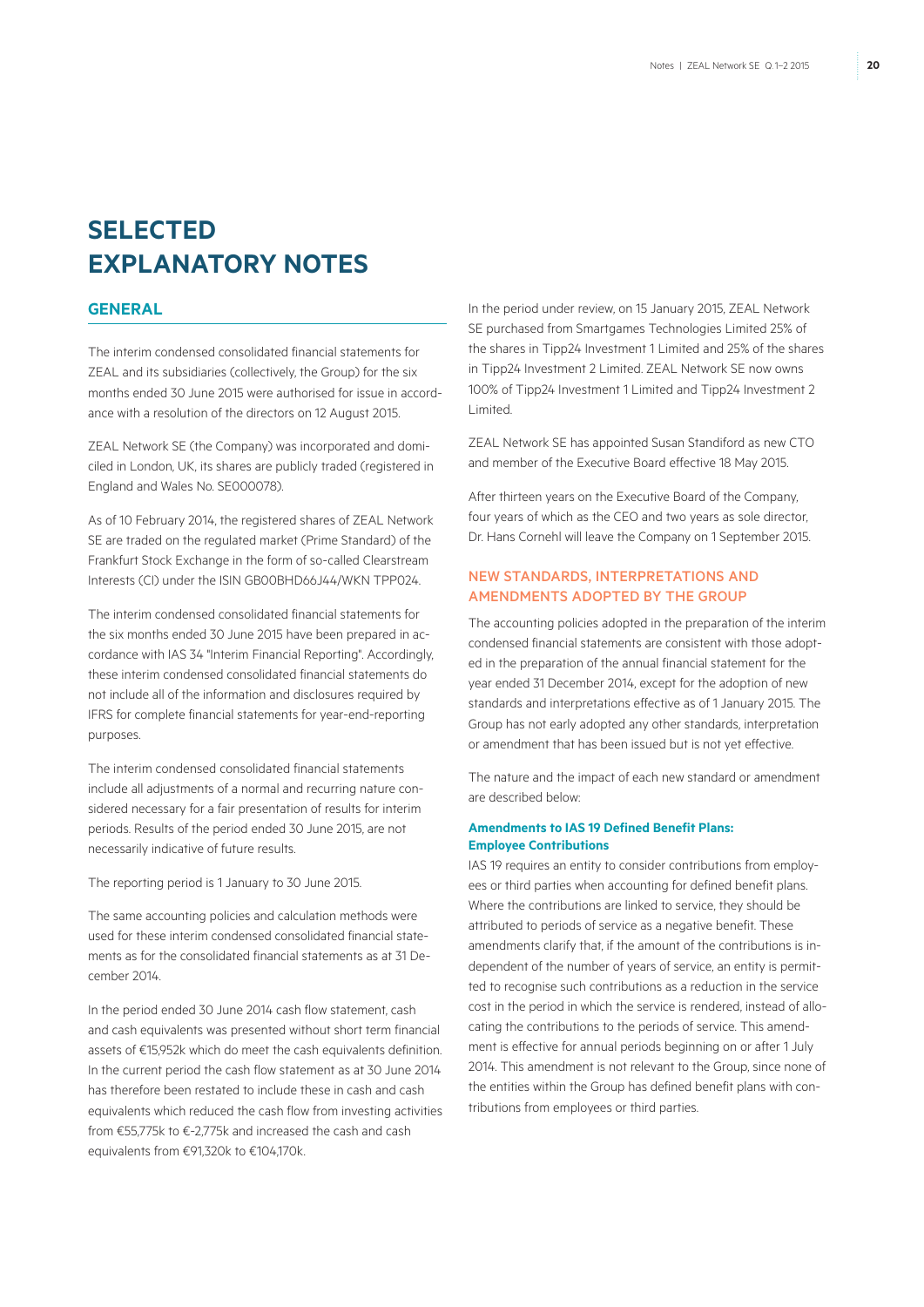### **Annual Improvements 2011–2013 Cycle**

These improvements are effective from 1 July 2014 and the Group applied these amendments for the first time in the Q1 interim condensed consolidated financial statements. They include:

#### *IFRS 3 Business Combinations*

The amendment is applied prospectively and clarifies for the scope exceptions within IFRS 3 that:

- Joint arrangements, not just joint ventures, are outside the scope of IFRS 3.
- This scope exception applies only to the accounting in the financial statements of the joint arrangement itself.

ZEAL is not a joint arrangement, and thus this amendment is not relevant for the Group.

#### *IFRS 13 Fair Value Measurement*

The amendment is applied prospectively and clarifies that the portfolio exception in IFRS 13 can be applied not only to financial assets and financial liabilities, but also to other contracts within the scope of IFRS 9 (or IAS 39, as applicable). The Group does not apply the portfolio exception in IFRS 13.

### *IAS 40 Investment Property*

The description of ancillary services in IAS 40 differentiates between investment property and owner-occupied property (i.e., property, plant and equipment). The amendment is applied prospectively and clarifies that IFRS 3, and not the description of ancillary services in IAS 40, is used to determine if the transaction is the purchase of an asset or a business combination. In previous periods, the Group has relied on IFRS 3, not IAS 40, in determining whether an acquisition is of an asset or is a business acquisition. Thus, this amendment does not impact the accounting policy of the Group.

### **1 Revenue**

Compared with the first six months of 2014, revenue for the six months ended 30 June 2015 dropped by €42,495k to €25,698k because of a high prize pay-out of €47,879k. MyLotto24 recorded one large jackpot pay-out of €47,879k in the first six months of 2015.

# **2 Other operating income**

The increase in other operating income resulted mainly from one large jackpot which was covered by a hedging instrument.

### **3 Personnel expenses**

In the first six months of 2015, personnel expenses were 44.3% up at €13,057k (2014: €9,051k). The year-on-year increase in personnel expenses resulted mainly from a cost which has moved from other operating expenses following the acquisition of a third party technical service provider (€2,488k) and additional bonus expense (€958k).

### **4 Other operating expenses**

The decrease in other operating expenses resulted mainly from decreased marketing and direct costs of operations (year-on-year decrease of €14,725k) and other costs of operations (year-onyear decrease of €6,356k).

# **5 Taxes**

In the course of a tax inspection, there is currently a dispute with the relevant tax authority regarding the validity of tax assessments for various items in the inspection period (fiscal years 2005 to 2007 inclusive).

Although we have grounds to believe that all the items queried by the tax authority were correctly assessed in accordance with the relevant regulations, the possibility cannot be excluded that the relevant authority may come to a different conclusion and successfully uphold this view in any respective legal proceedings.

As a result, there is a total tax risk of up to €3.2 million, which might have a correspondingly negative effect on the earnings, financial position and net assets of ZEAL.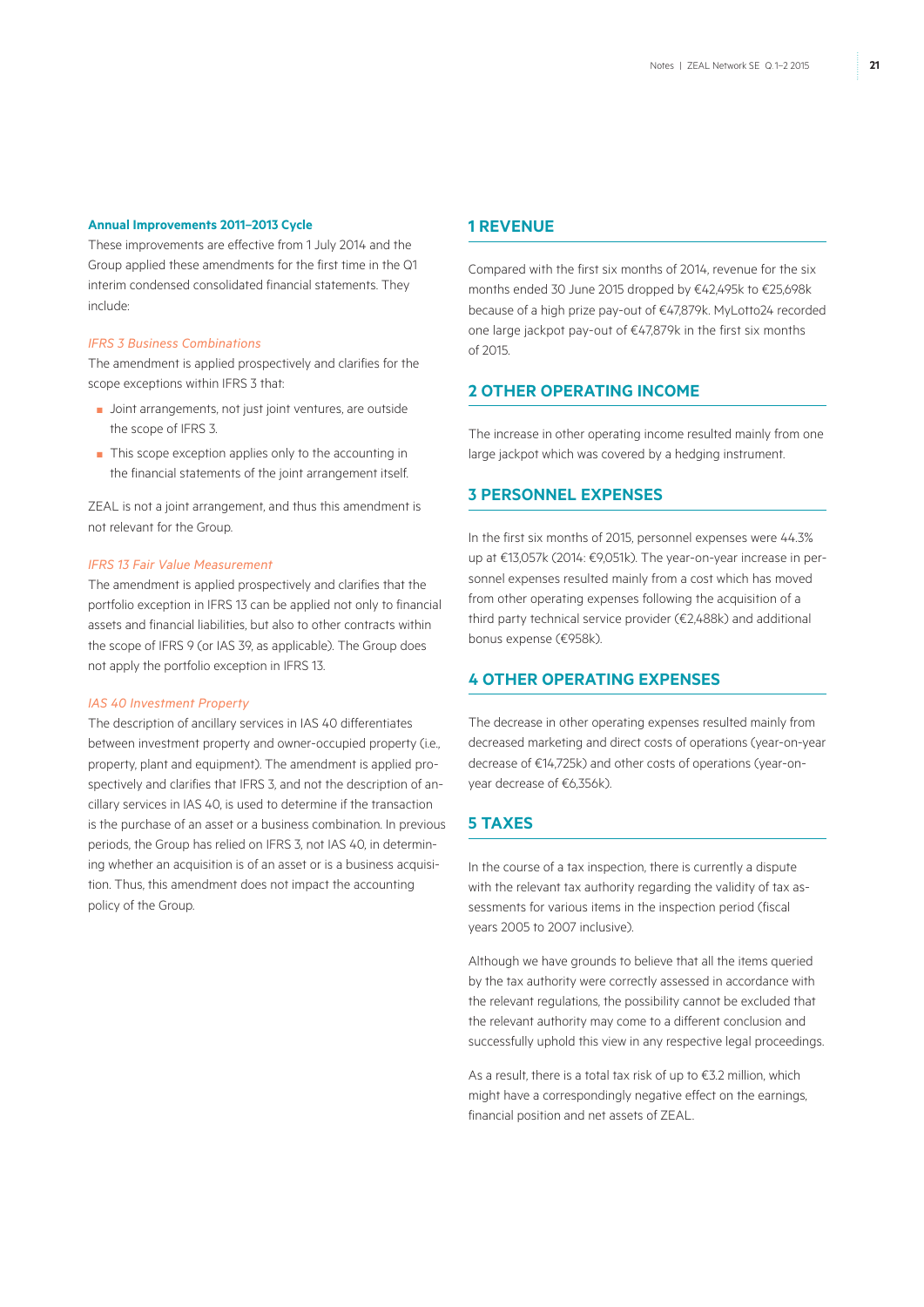### **6 Income tax**

The tax calculation of the Group is based on a tax ratio with suitably reflects the tax expense.

|                                     | $Q.1 - 22015$ | $0.1 - 2.2014$ |
|-------------------------------------|---------------|----------------|
| in $\epsilon$ k                     |               |                |
| Current income tax expense          | 4.346         |                |
| Current deferred tax expense/income |               |                |
| <b>Total income tax</b>             | 4.372         |                |

### **7 Dividends paid**

In accordance with our revised dividend policy ZEAL will pay regular interim dividends which are expected to amount to a total of at least €2.80 per share in 2015. The second interim dividend of €0.70 per share was paid out on 30 June 2015. We intend to pay two more instalments of €0.70 per share interim dividend in 2015 and continue quarterly payments of at least that amount in 2016 and following years. ZEAL's dividend policy is subject to periodic review and possible amendments in the future depending on the earnings and financial position as well as other relevant factors.

# **8 Investment in an associate**

The Group holds a stake of 25.7% in Geonomics Global Games Limited, London, UK. Geonomics has its own licence to operate and market GeoLotto – a lotto game based on a virtual map. In addition to this B2C model in the UK, Geonomics plans to sell the end-user product as a B2G solution to state lottery companies and gaming companies.

|                                                                               | 30/06/2015 | 31/12/2 |
|-------------------------------------------------------------------------------|------------|---------|
| in $\epsilon$ k                                                               |            |         |
| Summary of the assets and liabilities of the associated company               |            |         |
| Current assets including cash and cash equivalents of €1,179k (2014: €2,980k) | 2.229      | 3.561   |
| Non-current assets <sup>1</sup>                                               | 54,292     | 55.349  |
| Current liabilities                                                           | $-744$     |         |
| Non-current liabilities                                                       |            |         |
| Net assets                                                                    | 55,777     | 58,230  |
| 25.7% share of the net assets                                                 | 14,335     | 14.965  |
| Group's carrying amount of the investment                                     | 14.335     |         |

*1 Non-current assets includes goodwill arising on the Group's investment in Geonomics Global Games.*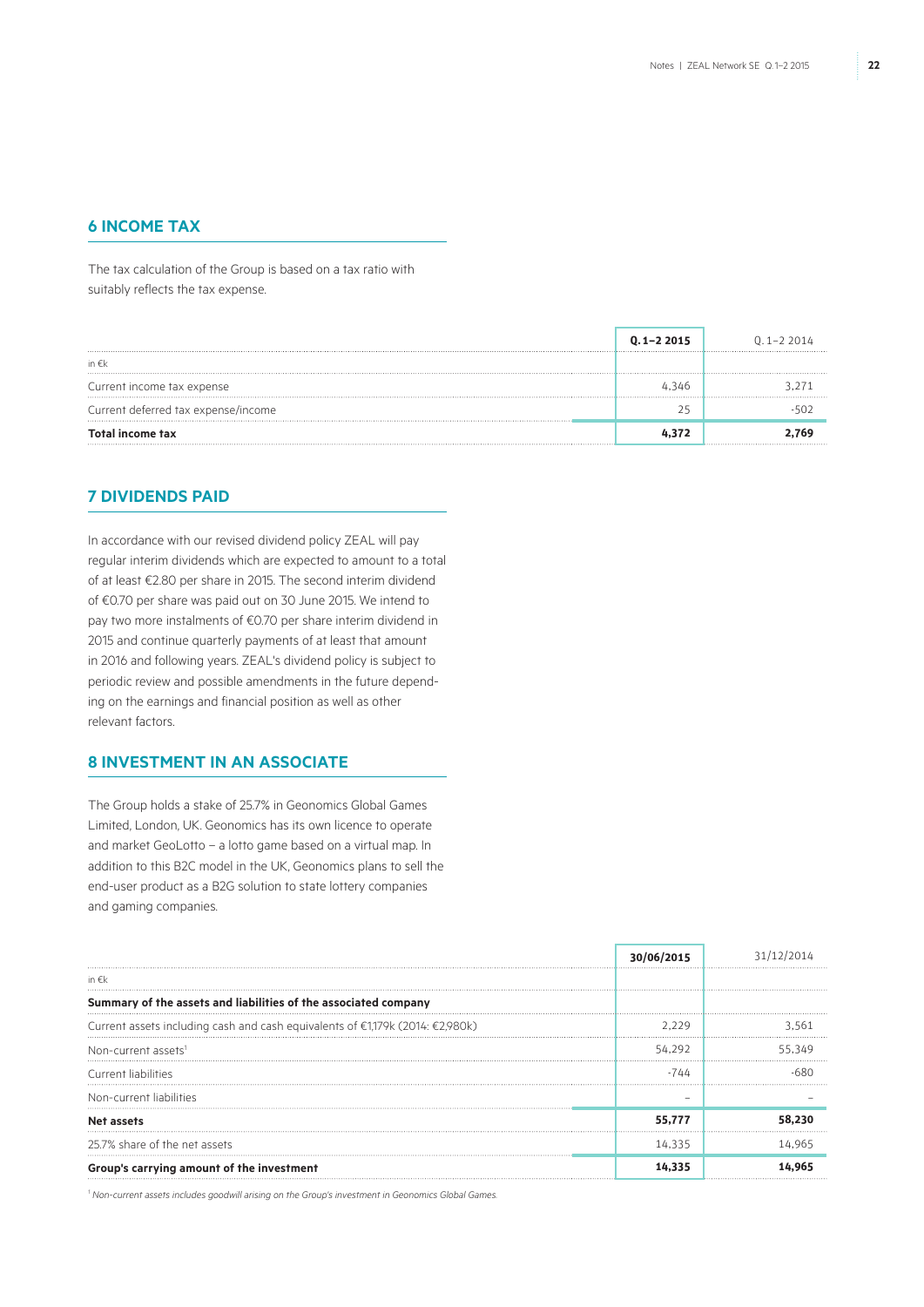|                                                                                                                                                                                                                                      | $0.1 - 2.2015$ | 1 1-2 2014 |
|--------------------------------------------------------------------------------------------------------------------------------------------------------------------------------------------------------------------------------------|----------------|------------|
| in €k                                                                                                                                                                                                                                |                |            |
| Summary of profit or loss of the associated company                                                                                                                                                                                  |                |            |
| Revenue                                                                                                                                                                                                                              |                |            |
| Loss from continuing operations, after depreciation and amortisation of $\epsilon$ 403k (2014: $\epsilon$ 1,683k),<br>finance income of €46k (2014: €49k), finance expense of nil (2014: €1k) and income tax of nil<br>(2014: €395k) | 714            |            |
| Total comprehensive income                                                                                                                                                                                                           |                |            |

Geonomics Global Games Limited is accounted for in the consolidated financial statements using the equity method.

The fiscal year of Geonomics Global Games Limited ends on 31 December.

# **9 Interest in joint ventures**

On 1 October 2013, Tipp24 Investment 2 Limited acquired 50% of the shares in Geo24 UK Limited in London, UK. Geo24 UK Limited operates GeoLotto, a lotto game based on a virtual map.

Geo24 UK Limited is accounted for in the consolidated financial statements using the equity method. The fiscal year of Geo24 UK Limited ends on 31 December.

|                                                                               | 30/06/2015 | 31/12/2 |
|-------------------------------------------------------------------------------|------------|---------|
| in $\epsilon$ k                                                               |            |         |
| Summary of the assets and liabilities of the joint venture company            |            |         |
| Current assets including cash and cash equivalents of €2,769k (2014: €3,710k) | 1.870      | 3.802   |
| Non-current assets <sup>1</sup>                                               | 11.359     | 11.838  |
| Current liabilities                                                           | $-585$     |         |
| Non-current liabilities                                                       |            |         |
| Net assets                                                                    | 12.644     | 14.856  |
| 50% share of the net assets                                                   | 6,322      | 7.428   |
| Group's carrying amount of the investment                                     | 6.322      |         |

*1 Non-current assets includes goodwill arising on the Group's investment in Geo24 Limited.*

|                                                                                               | $0.1 - 22015$ | $(1 - 7)$ 2014 |
|-----------------------------------------------------------------------------------------------|---------------|----------------|
| in $\epsilon$ k                                                                               |               |                |
| Summary of profit or loss of the joint venture company                                        |               |                |
| Revenue                                                                                       | $-1.328$      |                |
| Loss from continuing operations, after depreciation of €270k (2014: €493k), finance income of |               |                |
| €3k (2014: €17k), finance expense of nil (2014: nil) and income tax of nil (2014: nil)        | -2 288        |                |
| Total comprehensive income                                                                    |               |                |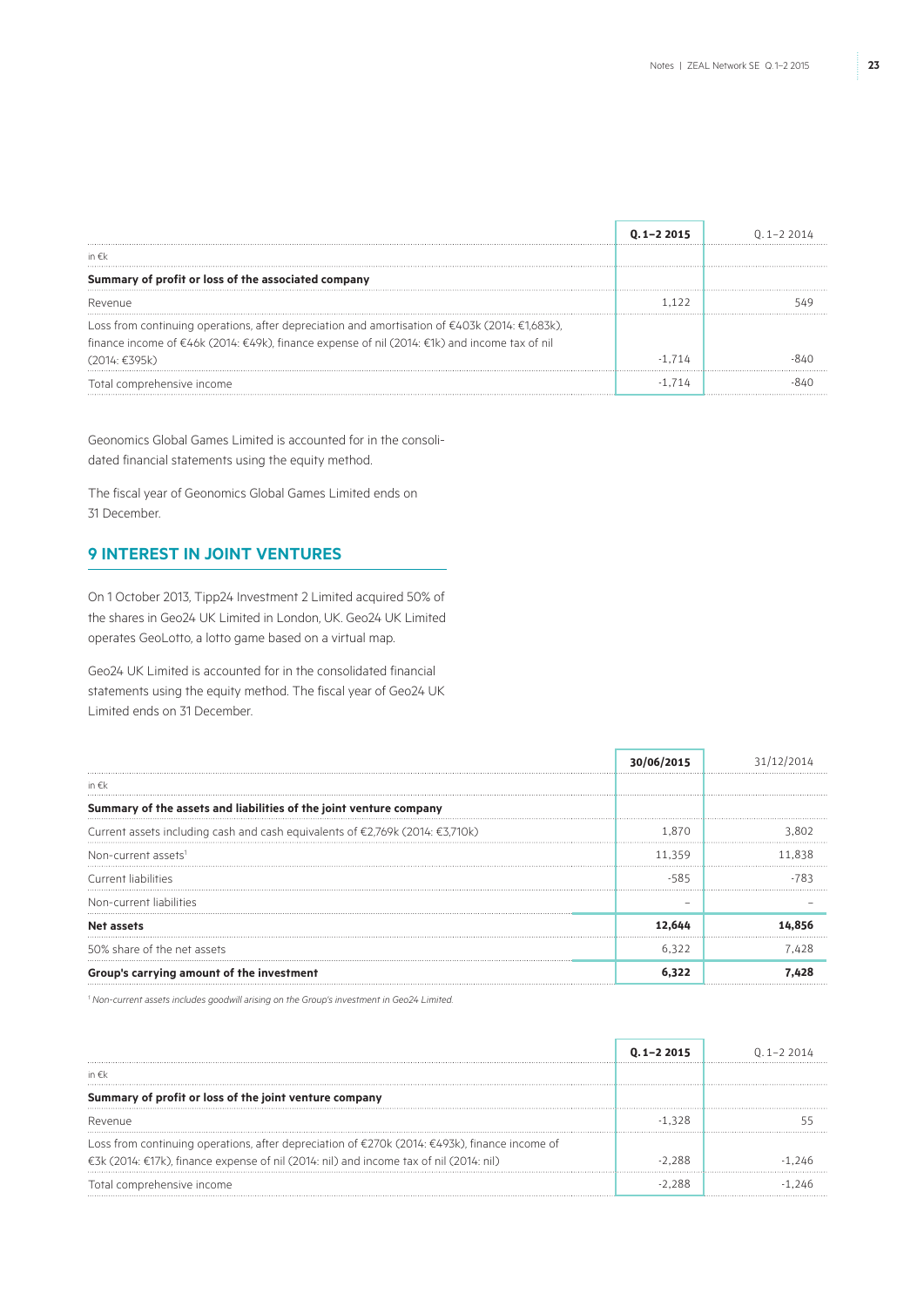# **10 Financial assets and financial liabilities**

The financial instruments included in the following balance sheet item can be allocated to the following categories as at 30 June 2015 and 31 December 2014:

| <b>Financial instruments</b><br>as at 30 June 2015 | Amortised cost | Fair value<br>recognised<br>in equity | Non-financial<br>assets/<br>liabilities | Total          | <b>Book value</b><br>30/06/2015 | <b>Fair value</b><br>30/06/2015 |
|----------------------------------------------------|----------------|---------------------------------------|-----------------------------------------|----------------|---------------------------------|---------------------------------|
| in $\epsilon$ k                                    |                |                                       |                                         |                |                                 |                                 |
| <b>Assets</b>                                      |                |                                       |                                         |                |                                 |                                 |
| Cash and pledged cash                              |                |                                       |                                         |                |                                 |                                 |
| Receivables                                        | 93,494         |                                       |                                         | 93,494         |                                 |                                 |
| Non-financial assets                               |                |                                       | 10                                      | 11             | 93,505                          | 93,505                          |
| <b>Short-term financial assets</b>                 |                |                                       |                                         |                |                                 |                                 |
| Available-for-sale<br>financial assets             |                | 8,041                                 |                                         | 8,041          |                                 |                                 |
| Held-to-maturity<br>financial assets               | 8,617          |                                       |                                         | 8,617          | 16,658                          | 16,658                          |
| <b>Trade receivables</b>                           |                |                                       |                                         |                |                                 |                                 |
| Receivables                                        | 525            |                                       |                                         | 525            | 525                             | 525                             |
| Other assets                                       |                |                                       |                                         |                |                                 |                                 |
| Receivables                                        | 43,510         |                                       | 5,327                                   | 48,837         |                                 |                                 |
| Loans                                              |                |                                       |                                         |                | 48,837                          | 48,837                          |
| Long-term other assets                             |                |                                       |                                         |                |                                 |                                 |
| Receivables                                        |                |                                       | 157                                     | 157            | 157                             | 157                             |
| Loans                                              | 1,506          |                                       |                                         | 1,506          | 1,506                           | 1,506                           |
| <b>Total assets</b>                                |                |                                       |                                         |                | 161,188                         | 161,188                         |
| - of which loans and receivables                   |                |                                       |                                         |                | 144,530                         | 144,530                         |
| - of which available-for-sale<br>financial assets  |                |                                       |                                         | $\equiv$       | 8,041                           | 8,041                           |
| Held-to-maturity financial<br>assets, short-term   |                |                                       | ÷                                       | ÷              | 8,617                           | 8,617                           |
| Held-to-maturity financial<br>assets, long-term    |                |                                       |                                         | $\overline{a}$ |                                 |                                 |
| <b>Liabilities</b>                                 |                |                                       |                                         |                |                                 |                                 |
| Trade payables                                     | 5,894          |                                       |                                         | 5,894          | 5,894                           | 5,894                           |
| Other liabilities                                  | 53,503         |                                       | 1,790                                   | 55,293         |                                 |                                 |
| Financial liabilities                              | 114            | $\overline{a}$                        |                                         | 114            | 55,407                          | 55,407                          |
| <b>Total liabilities</b>                           |                |                                       |                                         |                | 61,301                          | 61,301                          |
| - of which liabilities                             |                |                                       |                                         |                | 61,301                          | 61,301                          |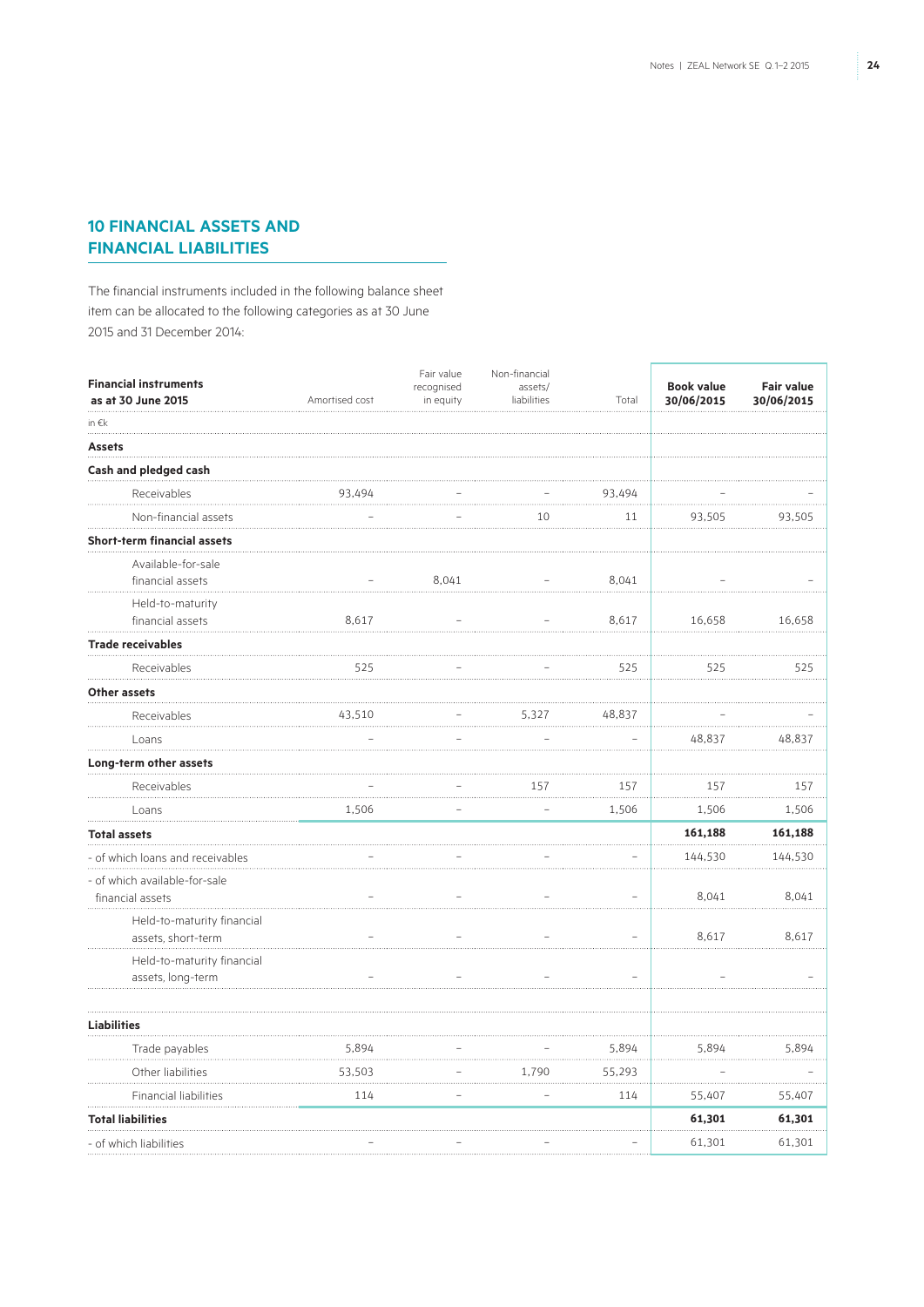| <b>Financial instruments</b><br>as at 31 December 2014 | Amortised cost | Fair value<br>recognised<br>in equity | Non-financial<br>assets/<br>liabilities | Total  | <b>Book value</b><br>31/12/2014 | <b>Fair value</b><br>31/12/2014 |
|--------------------------------------------------------|----------------|---------------------------------------|-----------------------------------------|--------|---------------------------------|---------------------------------|
| in $\epsilon$ k                                        |                |                                       |                                         |        |                                 |                                 |
| <b>Assets</b>                                          |                |                                       |                                         |        |                                 |                                 |
| Cash and pledged cash                                  |                |                                       |                                         |        |                                 |                                 |
| Receivables                                            | 92,575         |                                       |                                         | 92,575 |                                 |                                 |
| Non-financial assets                                   |                |                                       | 9                                       | 9      | 92,584                          | 92,584                          |
| <b>Short-term financial assets</b>                     |                |                                       |                                         |        |                                 |                                 |
| Available-for-sale                                     |                |                                       |                                         |        |                                 |                                 |
| financial assets                                       |                | 9,258                                 |                                         | 9,258  |                                 |                                 |
| Held-to-maturity                                       |                |                                       |                                         |        |                                 |                                 |
| financial assets                                       | 6,297          |                                       |                                         | 6,297  | 15,555                          | 15,555                          |
| <b>Trade receivables</b>                               |                |                                       |                                         |        |                                 |                                 |
| Receivables                                            | 583            |                                       |                                         | 583    | 583                             | 583                             |
| Other assets                                           |                |                                       |                                         |        |                                 |                                 |
| Receivables                                            | 5,079          |                                       | 5,559                                   | 10,638 |                                 |                                 |
| Loans                                                  |                |                                       |                                         |        | 10,638                          | 10,638                          |
| Long-term other assets                                 |                |                                       |                                         |        |                                 |                                 |
| Receivables                                            |                |                                       | 20                                      | 20     | 20                              | 20                              |
| <b>Total assets</b>                                    |                |                                       |                                         |        | 119,380                         | 119,380                         |
| - of which loans and receivables                       |                |                                       |                                         |        | 103,825                         | 103,825                         |
| - of which available-for-sale                          |                |                                       |                                         |        |                                 |                                 |
| financial assets                                       |                |                                       |                                         |        | 9,258                           | 9,258                           |
| Held-to-maturity financial<br>assets, short-term       |                |                                       |                                         |        | 6,297                           | 6,297                           |
| Held-to-maturity financial                             |                |                                       |                                         |        |                                 |                                 |
| assets, long-term                                      |                |                                       |                                         |        |                                 |                                 |
| <b>Liabilities</b>                                     |                |                                       |                                         |        |                                 |                                 |
| Trade payables                                         | 7,505          |                                       |                                         | 7,505  | 7,505                           | 7,505                           |
| Other liabilities                                      | 17,048         |                                       | 2,029                                   | 19,077 |                                 |                                 |
| Financial liabilities                                  | 109            |                                       |                                         | 109    | 19,186                          | 19,186                          |
| <b>Total liabilities</b>                               |                |                                       |                                         |        | 26,691                          | 26,691                          |
| - of which liabilities                                 |                |                                       |                                         |        | 26,691                          | 26,691                          |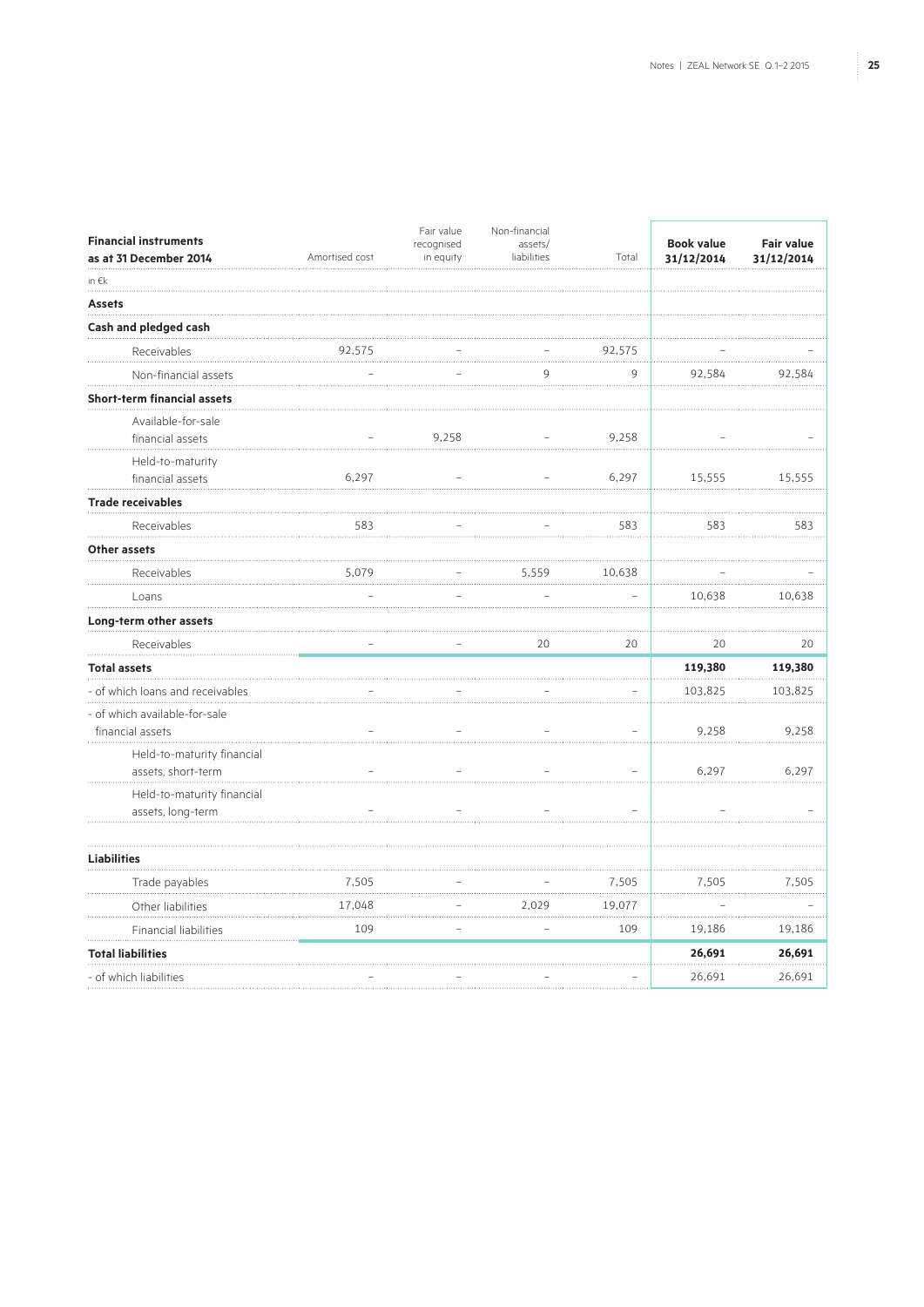For all financial instruments carrying amount approximates the fair value.

There were no transfers between Level 1 and Level 2 fair value measurements during the period, and no transfers into or out of Level 3 fair value measurements during the six-month period ended 30 June 2015.

### Fair value hierarchy

All assets and liabilities for which fair value is measured or disclosed in the financial statements are categorised within the fair value hierarchy, based on the lowest level input that is significant to the fair value measurement as a whole:

- Level 1 Quoted (unadjusted) market prices in active markets for identical assets or liabilities.
- Level 2 Valuation techniques for which the lowest level input that is significant to the fair value measurement is directly or indirectly observable.
- $\blacksquare$  Level 3 Valuation techniques for which the lowest level input that is significant to the fair value measurement is unobservable.

For assets and liabilities that are recognised at fair value on a recurring basis, the Group determines whether transfers have occurred between levels in the hierarchy by re-assessing categorisation (based on the lowest level input that is significant to the fair value measurement as a whole) at the end of each reporting period.

### Valuation methods and assumptions

The fair value of the financial assets and liabilities is the amount at which the asset could be sold or the liability transferred in a current transaction between market participants, other than in a forced or liquidation sale.

Financial assets are classified into the following specified categories:

#### **a) Financial assets "at fair value through profit or loss"**

Financial assets are classified as "at fair value through profit or loss" when the financial asset is either held for trading or it is designated as "at fair value through profit or loss".

A financial asset is classified as held for trading if:

- It has been acquired principally for the purpose of selling it in the near term, or
- On Initial recognition it is part of a portfolio of identified financial instruments that ZEAL manages together and has a recent actual pattern of short-term profit-taking, or
- It is a derivative that is not designated and effective as a hedging instrument.

A financial asset other than a financial asset held for trading may be designated as "at fair value through profit or loss" upon initial recognition if:

- Such designation eliminates or significantly reduces a measurement or recognition inconsistency that would otherwise arise, or
- The financial asset forms part of a group of financial assets or financial liabilities or both, which is managed and its performance is evaluated on a fair value basis, in accordance with Group's documented risk management or investment strategy, and information about the grouping is provided internally on that basis, or
- It forms part of a contract containing one or more embedded derivatives, and IAS 39 "Financial Instruments: Recognition and Measurement" permits the entire combined contract (asset or liability) to be designated as "at fair value through profit or loss".

Financial assets "at fair value through profit or loss" are stated at fair value, with any gains or losses arising on remeasurement recognised in profit or loss. The net gain or loss recognised in profit or loss incorporates any dividend or interest earned on the financial asset and is included in the "other gains and losses" line item in the consolidated income statement.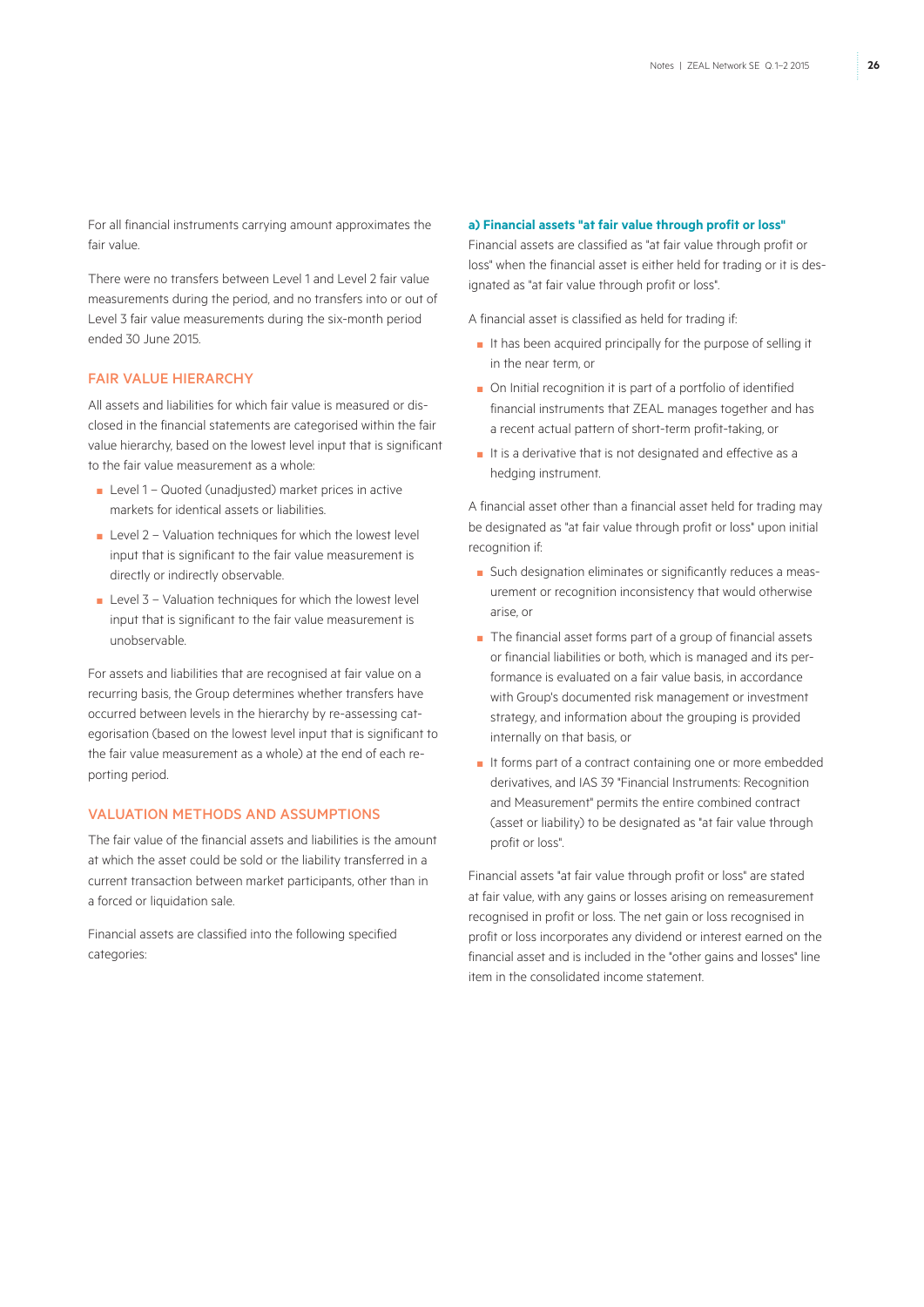### **b) Available-for-sale financial assets**

Available-for-sale financial assets are non-derivatives that are either designated as available-for-sale or are not classified as

- a) Loans and receivables, or
- b) Held-to-maturity financial instruments, or
- c) Financial assets at fair value through profit or loss.

After initial measurement, available-for-sale financial assets are subsequently measured at fair value with unrealised gains or losses recognised in other comprehensive income and credited in the "available-for-sale" reserve until the investment is derecognised, at which time the cumulative gain or loss is recognised in other operating income, or the investment is determined to be impaired, when the cumulative loss is reclassified from the "available-for-sale" reserve to the statement of profit or loss in finance costs. Interest earned whilst holding available-for-sale financial assets is reported as interest income using the effective interest rate method.

The Group evaluates whether the ability and intention to sell its available-for-sale financial assets in the near term is still appropriate. When, in rare circumstances, the Group is unable to trade these financial assets due to inactive markets, the Group may elect to reclassify these financial assets if the management has the ability and intention to hold the assets for foreseeable future or until maturity.

For a financial asset reclassified from the "available-for-sale" category, the fair value carrying amount at the date of reclassification becomes its new amortised cost and any previous gain or loss on the asset that has been recognised in equity is amortised to profit or loss over the remaining life of the investment using the effective interest rate. Any difference between the new amortised cost and the maturity amount is also amortised over the remaining life of the asset using the effective interest rate. If the asset is subsequently determined to be impaired, then the amount recorded in equity is reclassified to the statement of profit or loss.

### **c) Loans and receivables**

Loans and receivables are non-derivative financial assets with fixed or determinable payments that are not quoted in an active market. Loans and receivables (including trade and other receivables, bank balances and cash, and others) are measured at amortised cost using the effective interest method, less any impairment.

Interest income is recognised by applying the effective interest rate, except for short-term receivables when the recognition of interest would be immaterial.

# **11 Objectives and methods of capital management**

The Group operates a decentralised capital management system. All key decisions concerning the financial structure of the B2B/B2G segment are taken by the Executive Board of ZEAL Network. MyLotto24 is responsible for capital management of the B2C segment, with the exception of Tipp24 Services Limited which undertakes its own capital management. Capital structure decisions in the joint venture and associated company are currently taken by the senior management of the joint venture and associated company. The principles and objectives of financial management, as well as the risks which ZEAL is exposed to, are presented in the Risk Report in the 2014 Annual Report.

### **12 Interest rate risk**

The Group invests the majority of its funds in a combination of fixed term deposits. For these funds, which are mainly held in liquid or short-term investments, there is a general risk from changing interest rates. A sensitivity analysis was conducted for the portfolio of cash and short-term financial assets held on 30 June 2015 with a simulated interest rate increase of 50 base points. Assuming no changes are made to the portfolio in response to the interest rate increase, there would be a rise in interest income of €357k (in a simplified calculation). Given the duration that these investments have been held, there would be an expected increase of interest income of €10k. The overall effect, therefore, would be an increase in interest income of €367k.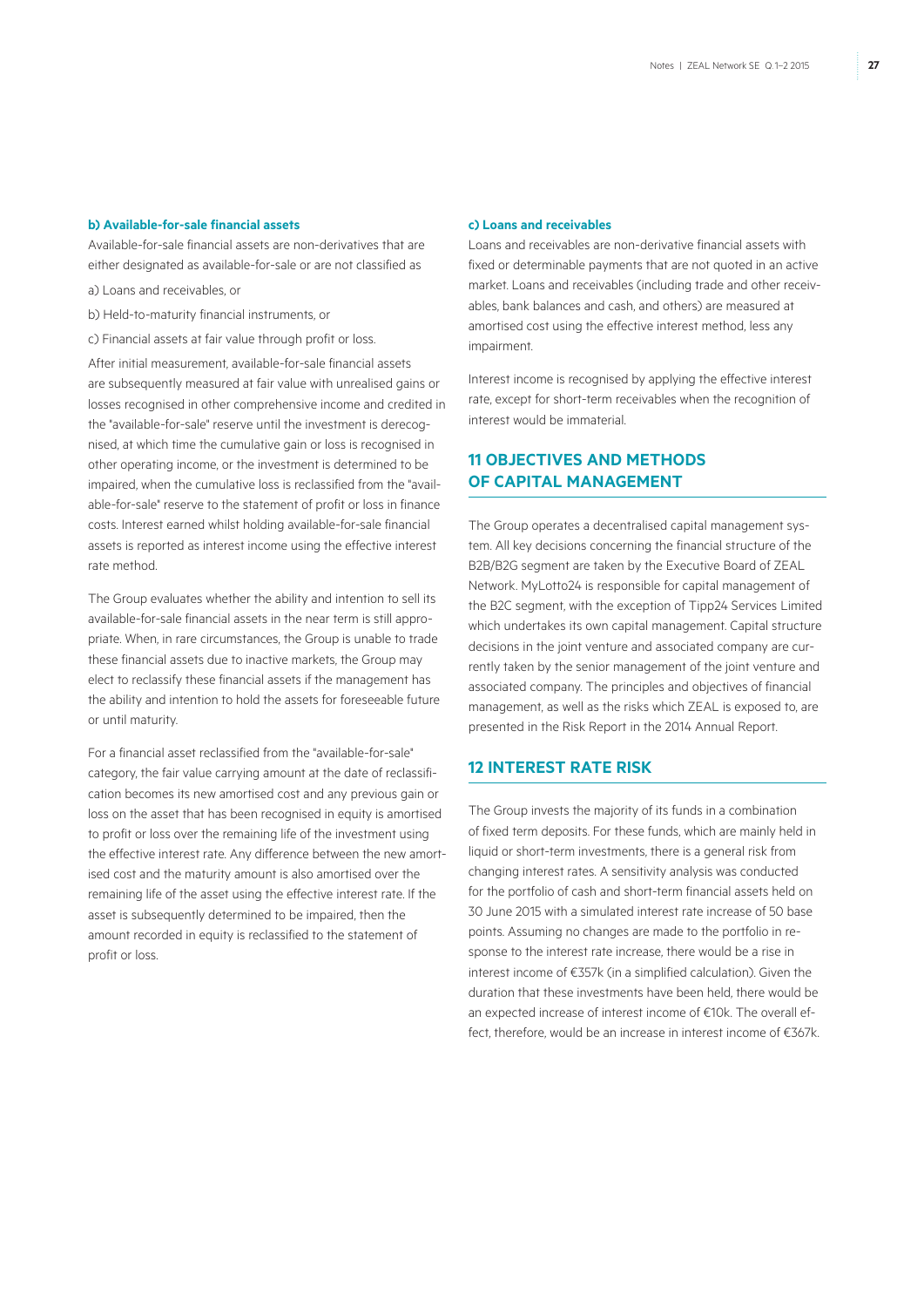### **13 Currency risk**

The Group is exposed to a currency risk as a result of GBP exchange rates arising from payments received and made in foreign currency which differ from the Group's functional currency and are not always offset by payments in the same currency of the same amount and with the same maturities. Moreover, some of the Group's financial assets are denominated in GBP and thus exposed to a currency risk.

In order to determine the currency risk, a fluctuation of the Euro to Great British Pound exchange rate of 10% was assumed as of 30 June 2015. On the basis of this assumption, a revaluation of the Great British Pound against the Euro of 10% to 0.64672 GBP/ EUR would result in an effect of €-1,487k on earnings. A devaluation of the Great British Pound against the Euro of 10% to 0.78253 GBP/EUR would result in an effect of €1,636k on earnings.

# **14 Subsequent events**

After thirteen years on the Executive Board of the Company, four years of which as the CEO and two years as sole director, Dr. Hans Cornehl will leave the Company as of 1 September 2015. Dr. Helmut Becker, ZEAL's Chief Marketing Officer since June 2013, has been appointed new CEO of ZEAL Network SE effective 1 September 2015.

On 29 July 2015 ZEAL offered a bridge loan facility of up to £2.6 million to Geonomics Global Games Limited to finance further development of its GeoLotto products.

### **15 Related parties**

The members of ZEAL Network SE's Executive Board and Supervisory Board are regarded as related parties in accordance with IAS 24, Oliver Jaster is a member of the Supervisory Board. The operating business of Schumann e.K. (a company fully consolidated in the Group's financial statements) was outsourced to Günther Direct Service GmbH. In return the company received compensation of €56k in the period under review. Günther Direct Services GmbH is a company of the Günther Group which is indirectly controlled by Oliver Jaster.

Jens Schumann is a member of the Supervisory Board of ZEAL Network SE and at the same time sole partner of Schumann e.K. This structure has existed in comparable form since 2002 and was chosen because class lotteries only issue sales licences at present to natural persons or companies in which neither the liability of the company nor its direct and indirect partners is limited. A cooperation agreement is in place between ZEAL Network SE and Schumann e.K., which governs the processing of game participation of class lottery customers by Schumann e.K. Under the terms of the agreement, Schumann e.K. must pay all commissions and other brokerage fees collected in this context to ZEAL Network SE. ZEAL Network SE provides Schumann e.K. with services in the field of accounting, bookkeeping, marketing and technical services and bears the costs incurred by Schumann e.K. in running its operations. As Jens Schumann operates Schumann e.K. in the interest of ZEAL Network SE, ZEAL Network SE has undertaken to indemnify them in the event of any personal claims by third arising from or in connection with the operation of Schumann e.K. Indemnification is limited to the extent that fulfilment of this indemnification may not cause ZEAL Network SE to become insolvent or over-indebted. In his capacity as shareholder of Schumann e.K., Mr. Schumann did not receive any remuneration during the period under review.

There were no other significant transactions with related parties in the period under review which required reporting.